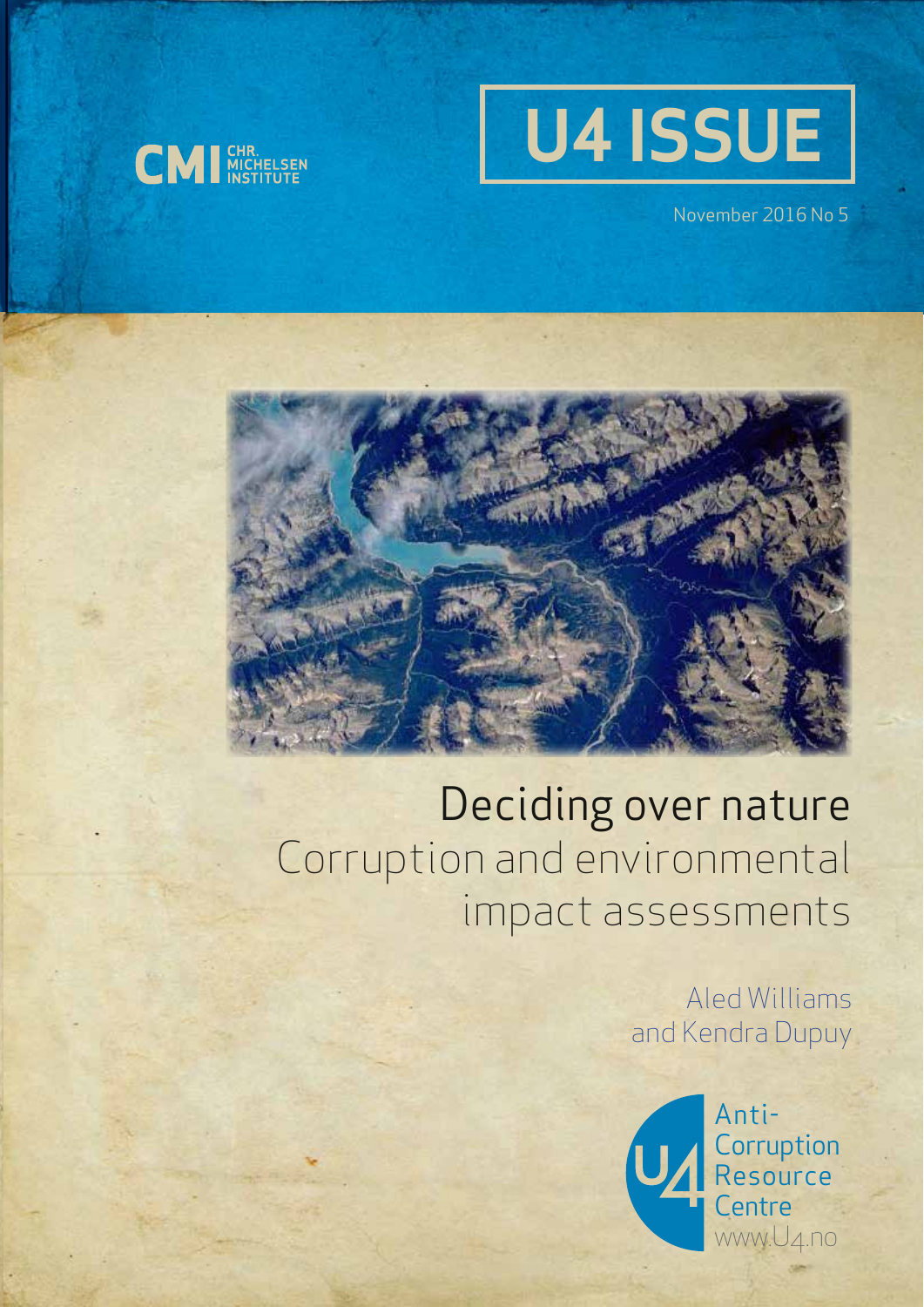U4 is a web-based resource centre for development practitioners who wish to effectively address corruption challenges in their work.

U4 is operated by the Chr. Michelsen Institute (CMI) – an independent centre for research on international development and policy – and is funded by the DFAT (Australia), Danida (Denmark), DFID (UK), BMZ (Germany), Norad (Norway), SDC (Switzerland), Sida (Sweden) and the Ministry for Foreign Affairs of Finland.

All views expressed in this Issue are those of the author(s), and do not necessarily reflect the opinions of the U4 Partner Agencies or CMI/ U4. (Copyright 2016 - CMI/U4)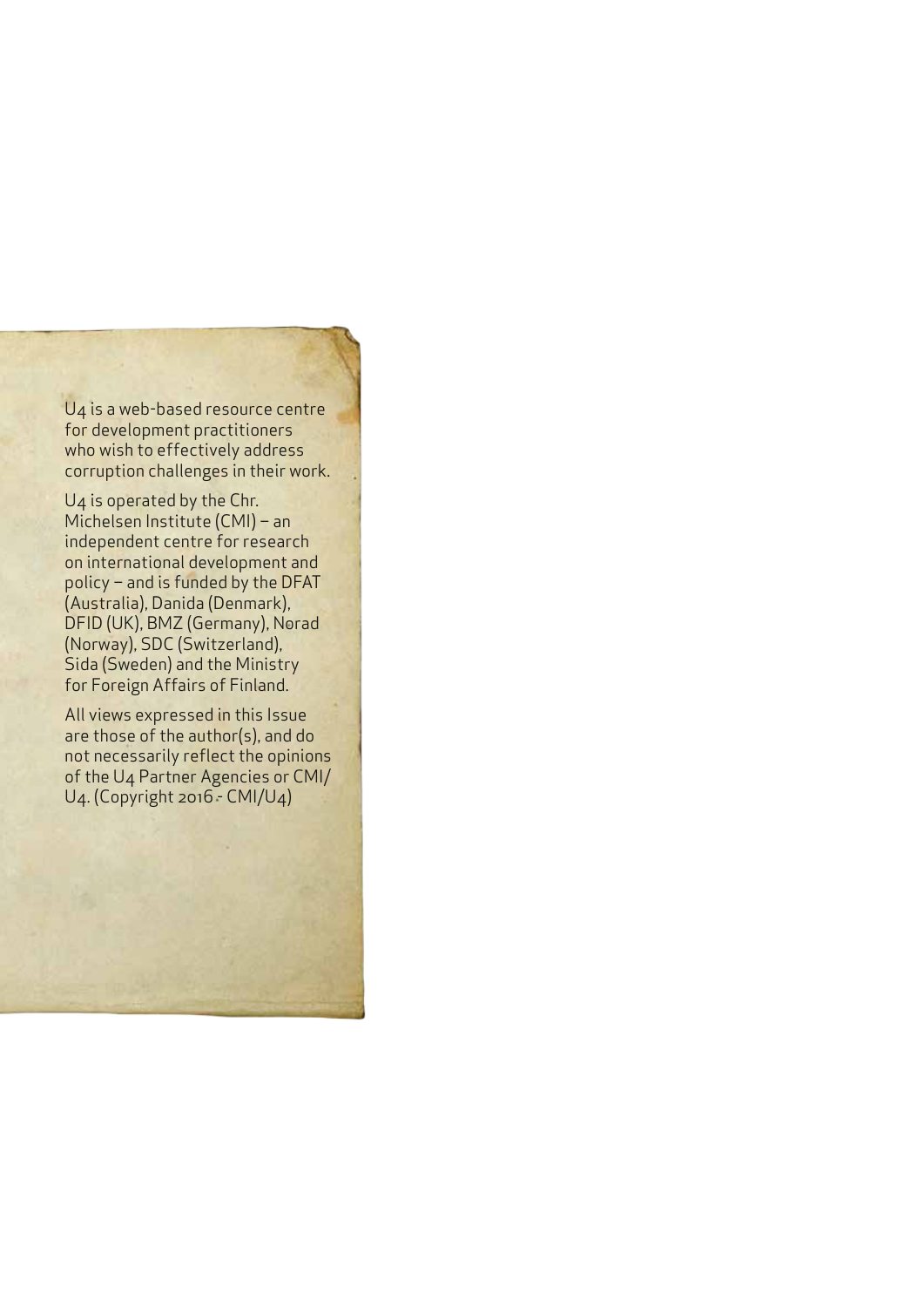## Deciding over nature

## Corruption and environmental impact assessments

Aled Williams U4/CMI

Kendra Dupuy

U4/CMI

U4 Issue November 2016 No 5

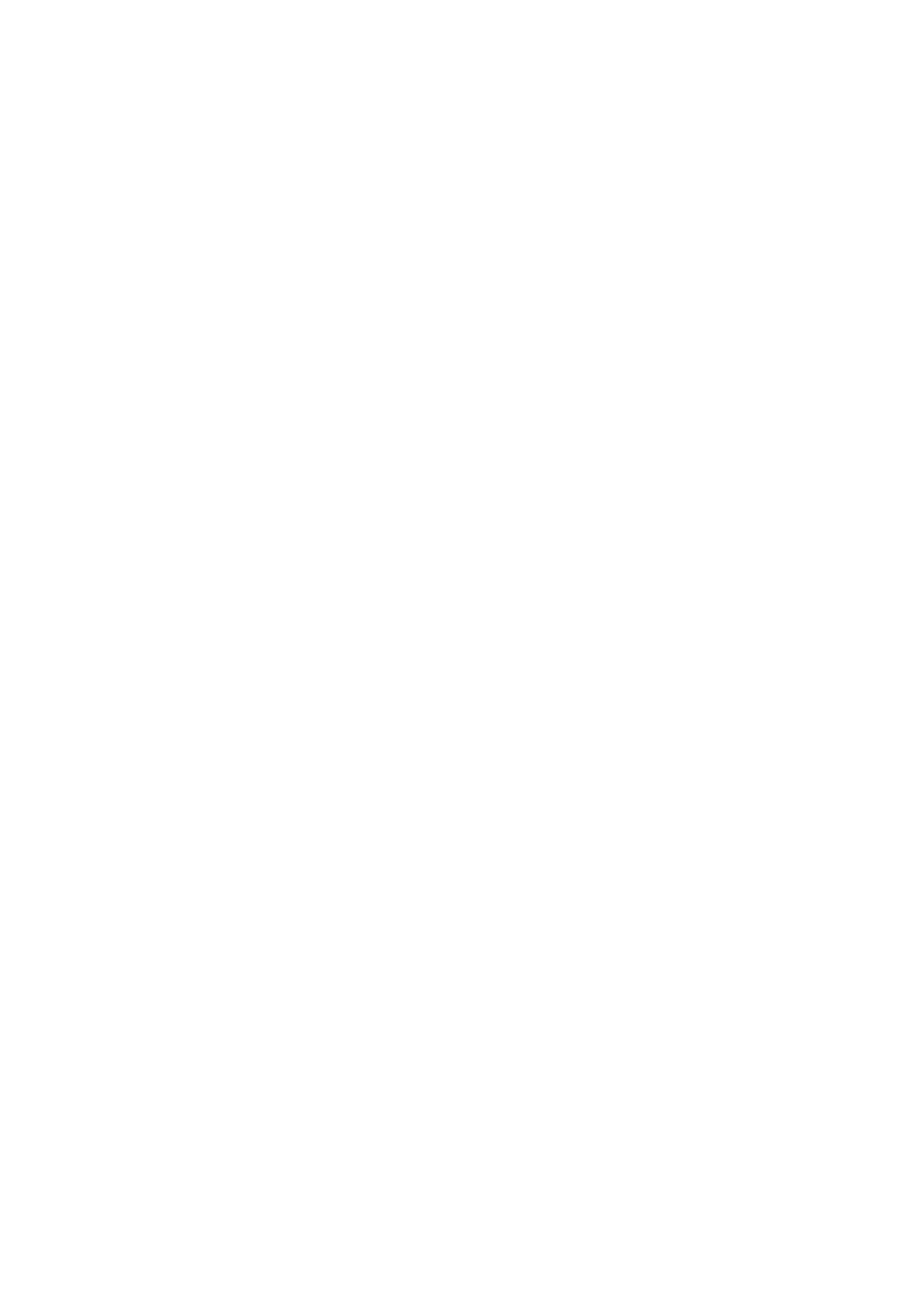## Contents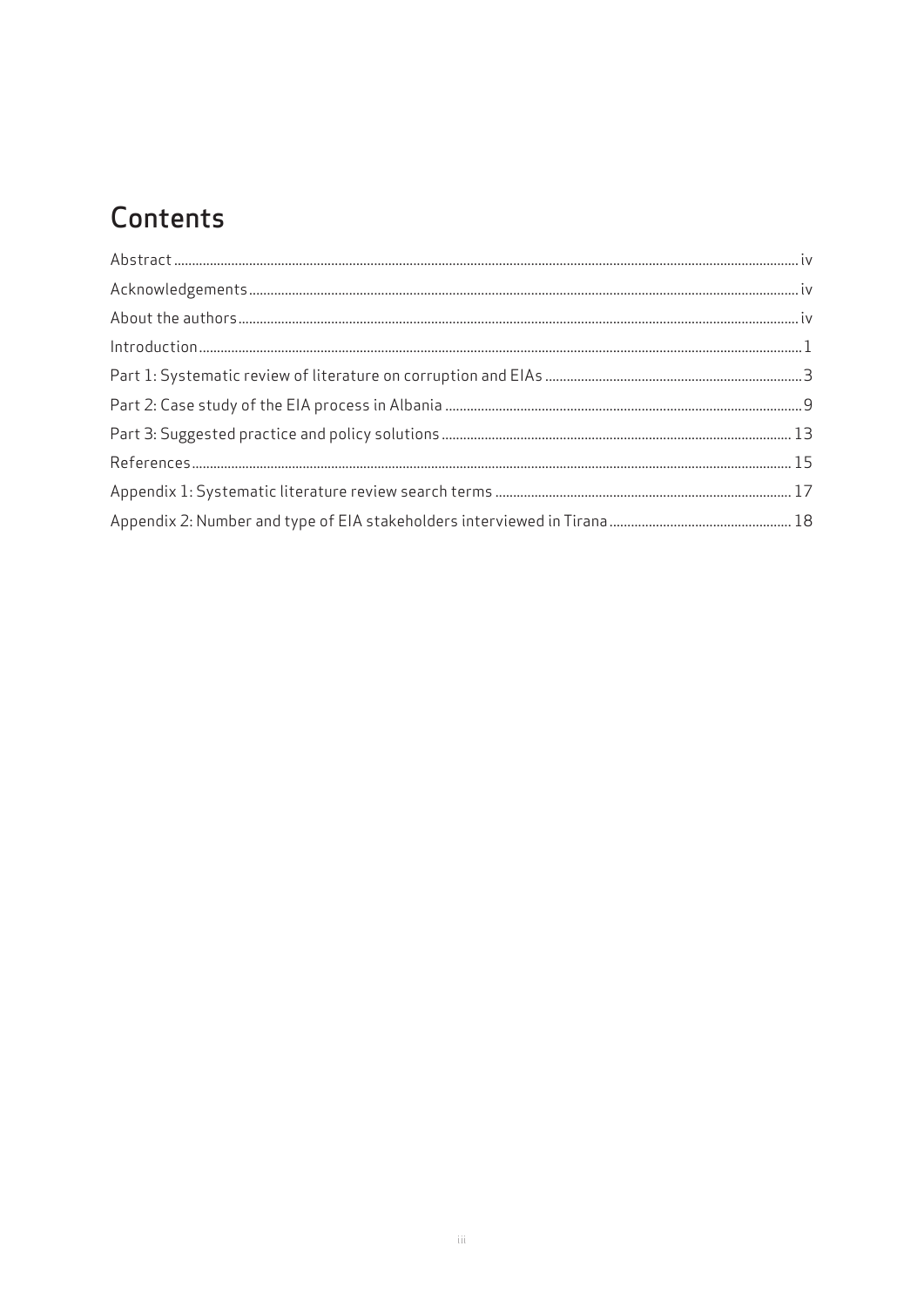### <span id="page-5-0"></span>Abstract

Environmental impact assessments (EIAs) are a core aspect of environmental decision-making in most countries. Despite massive potential for public harms resulting from corrupt decision-making linked to EIAs, research on this topic is still very limited. We consider the main generic corruption risks in carrying out EIAs and provide suggestions for what public agencies, including development aid donors, might do to mitigate them. Our analysis provides a systematic literature review of the topic, supplemented by fieldwork-based case analysis of the EIA process in Albania. We find that a range of poor practice currently afflicts Albania's EIA system and that the present accountability and monitoring framework for EIAs does little to mitigate various corruption risks.

### Acknowledgements

We gratefully acknowledge financial and technical support from German Development Cooperation Albania via their "Conservation and Sustainable Use of Biodiversity at Lakes Prespa, Ohrid and Shkodra/Skadar" programme. We would like to thank the 16 interviewees who shared their reflections on contemporary challenges in Albania's EIA system in Tirana during November 2015. We also thank participants at the workshop "Anti-Corruption for Environmental Impact Assessments" held in Tirana on the 8th-10th February 2016 for their comments on a draft version of this study. We are grateful to Ilirjana Nano for providing further detail on the formal EIA system in Albania. All remaining errors or inaccuracies are the responsibility of the authors.

### About the authors

Kendra Dupuy is a political economist focusing on community-company relations in the extractive industries, with a PhD from the University of Washington, Seattle. Aled Williams is a political ecologist focused on corruption in the extractive and forestry sectors, and is a PhD candidate at SOAS University of London. Both are advisors at the U4 Anti-Corruption Resource Centre at the Chr. Michelsen Institute, Bergen.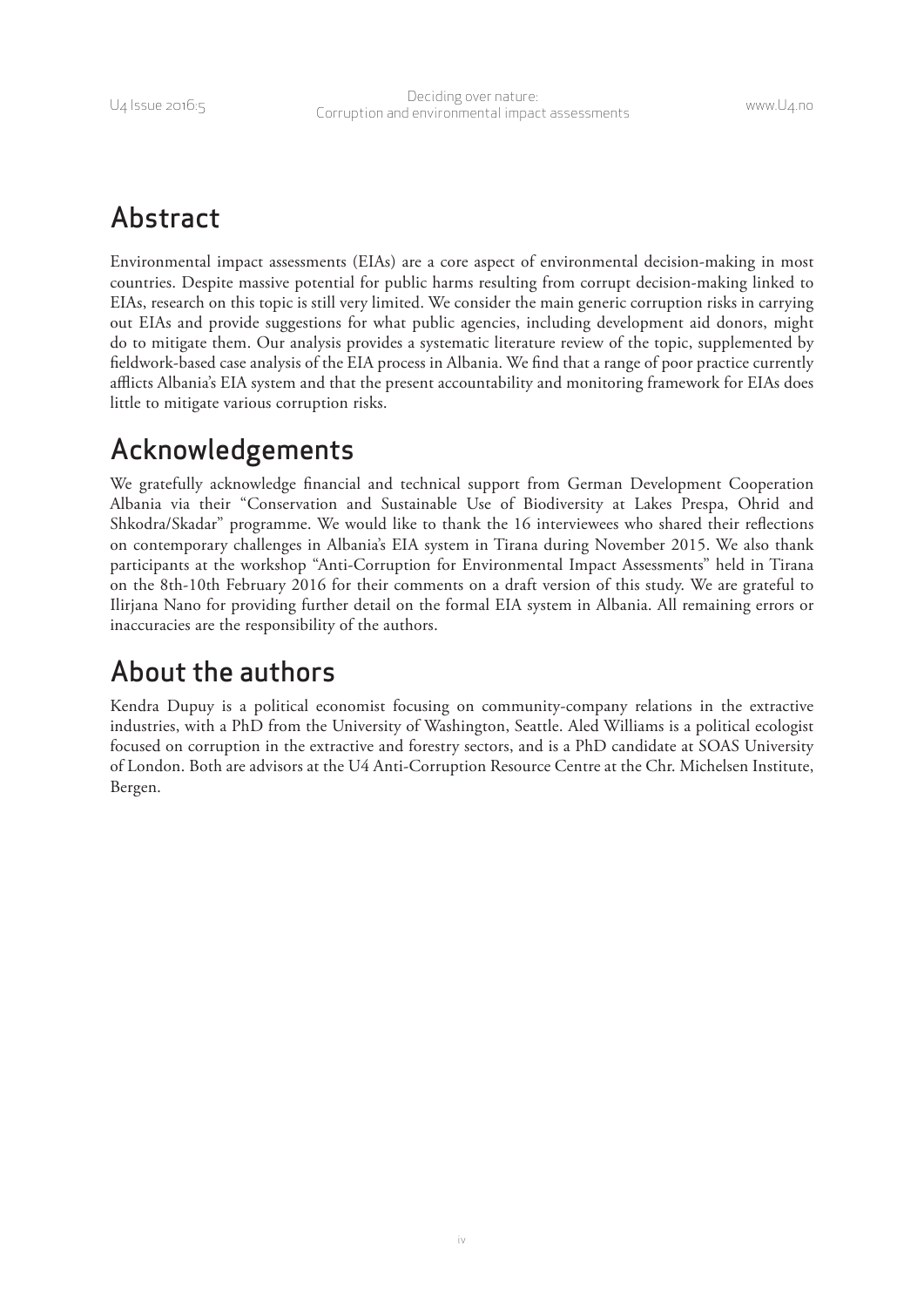### <span id="page-6-0"></span>Introduction

Economic development models in most countries involve some form of public sector decision-making for new projects. Public agencies must regularly make decisions about whether and how to support a new road, airport, rail network, hospital, mine or university. Utilitarian reasoning pervades such decisionmaking, and project benefits (e.g. new jobs, improved journey times, increased educational opportunities, or happier constituents) are usually weighed against potential costs (e.g. increased pollution, disruption to other economic activities, or unhappier constituents) to inform public decisions. Present good practice involves establishing detailed technical data and analyses, and consulting with informed citizens (particularly those likely to be affected by the project), in determining such costs and benefits. During implementation, credible public oversight, complaints and sanctions procedures are required to ensure projects adhere to planned specifications and risk mitigation measures. As part of this decision-making, implementation and monitoring process, environmental impact assessments (EIAs) are typically deployed as an analytical tool to identify and mitigate a particular project's risks to the environment and to society, including to habitats for particular species, to ecosystem and carbon sequestration services, to levels of biodiversity, and to water catchment regulation. Yet emerging formal empirical, as well as anecdotal, case evidence suggests that EIAs in many different countries are being undermined by various corrupt practices, including bribery, collusion, and conflicts of interest.

Although EIAs are a core aspect of environmental decision-making for new projects in most countries, and despite the massive potential for public harms resulting from corrupt decision-making linked to EIAs, there is still very limited research on corruption and EIAs. This is surprising for at least two reasons. First, environmental issues have recently significantly advanced up the list of priority agenda items in global public discourse, coalescing in particular around new funding mechanisms, policy measures and practical programs for adapting to and mitigating the effects of climate change (Bulkeley and Newell 2015). Second, there is convincing existing empirical evidence for the prevalence of corruption in many countries' construction, procurement and natural resource sectors: all areas of particular relevance to EIAs (Wells 2015, Neu et al 2015, Kolstad and Søreide 2009). In light of the dearth of studies, this paper considers the main corruption risks in carrying out EIAs and asks what may be done to mitigate these risks on the part of public agencies interested in reducing them, including development aid donors. Following a systematic review of existing literature on corruption and EIAs, we refer to our own recent fieldwork on the EIA process in Albania: a context understudied on this topic. We conclude with suggestions for improving the EIA system in Albania from an anti-corruption perspective.

1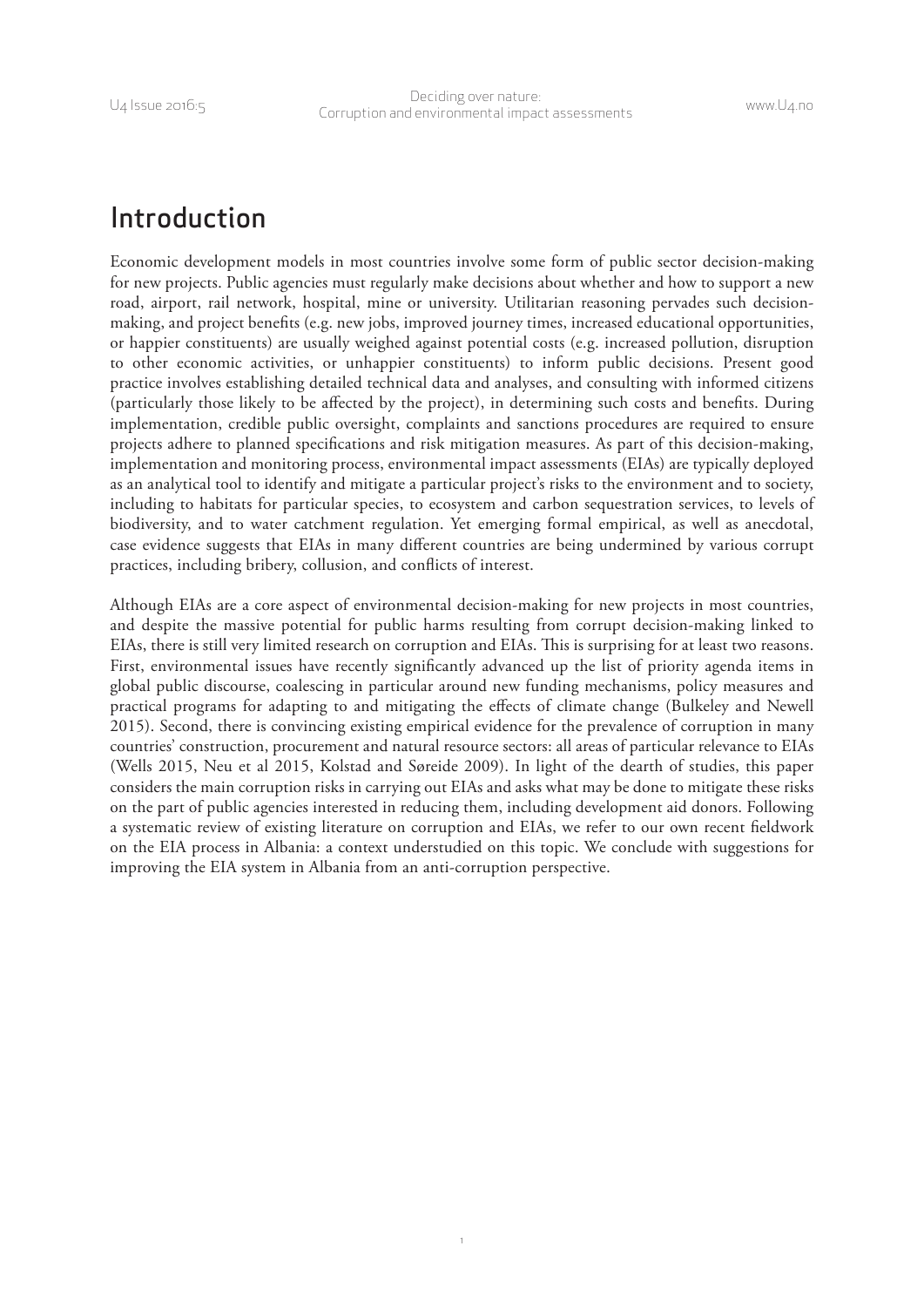#### A note on motivation and methods

Given the lack of studies, many country contexts could likely benefit from analysis of this topical area, and cross-country data would be beneficial. During 2015 we were approached by German Development Cooperation Albania (GDCA) to develop a study on the EIA process there given recent anecdotal evidence, media publicity and civil society concerns regarding the dubious nature of environmental decision-making, and in particular the EIA process. Recent cross-country corruption perceptions data (Transparency International 2014) and a European Commission report (2015) confirm Albania experiences serious contemporary corruption challenges and, despite improvements in some policy and legislative areas, is still among the worst European performers on various governance indicators. GDCA's interest in the topic provided an opportunity to undertake a systematic literature review of the existing academic evidence on corruption and EIAs (the results of which can be found in Part 1), coupled with case study analysis of the EIA process in Albania. Keyword search terms guided the literature review (see Annex 1), which was supplemented by semi-structured qualitative interviews, each lasting around one hour, with 16 key EIA stakeholders in Tirana during November 2015 (see Annex 2, and as presented in Part 2). Our overall findings were then refined and validated through a workshop with EIA stakeholders held in Tirana in February 2016.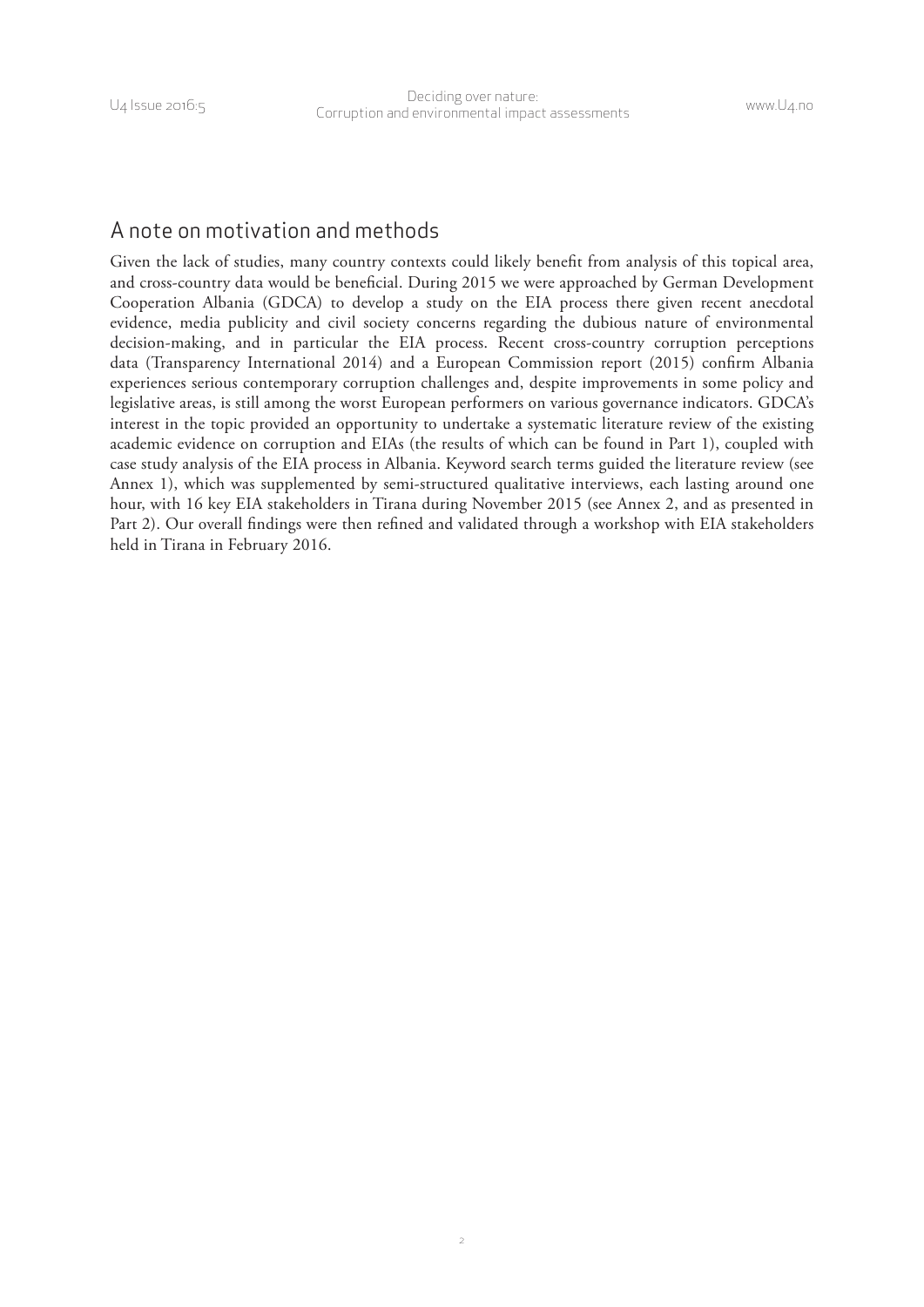## <span id="page-8-0"></span>Part 1: Systematic review of literature on corruption and EIAs

#### Corruption: Definitions, causes, and environmental consequences

Corruption is defined by the World Bank as the abuse of public power for private benefit, while Transparency International defines it more broadly as the abuse of entrusted power for private gain. In this paper, we focus largely on corruption and the public sphere, because the state sets the rules regarding the way that the environment is used – that is, under what conditions certain individuals or social groups can access and use particular resources. In other words, the state is the largest arena of decision-making power over use of the environment. For instance, governments are responsible for designating certain areas as protected, for providing permits for certain types of land use such as mining, and for developing and enforcing legislation that regulates the use of natural resources.

There are several competing theoretical perspectives for why corruption occurs.<sup>1</sup> The currently still dominant theoretical perspective (widely known as the "principal-agent theory") suggests corruption is particularly likely to occur in contexts where some individuals have too much power over decision-making, where there is not enough publicly available information about how those decisions are made, and where there is no way to hold decision-makers accountable for their actions (Klitgaard 1988). In terms of the environment, public authorities often have many opportunities to engage in corrupt behavior given their monopoly and discretionary authority in decisions about how environmental resources are used, and who can use them. Public officials also have incentives or motivations to be corrupt for a number of reasons. The high value of some natural resources like oil, minerals, or timber can directly provide individuals with personal financial benefits or resources to distribute in their networks to shore up political support. Alternatively, kickbacks, bribes, and extortion can be used to make arrangements that lead to personal benefit from resource concessions – for instance, if contracts contain provisions that are favorable to certain people or groups, or if such arrangements influence the bidding process for access to resources.

Corruption is a particularly serious problem for the environment. Evidence shows that corruption leads to, for instance, faster rates of depletion of natural resources and higher rates of pollution, creating the classic tragedy of the commons (Management Systems International 2002, Cole 2007). Corruption also reduces the stringency and enforcement of environmental regulations (Welsch 2004, Pellegrini and Gerlagh 2006). Countries considered to be more corrupt are likely to have fewer government environmental guidelines in place, to have lower amounts of land protected, to participate in fewer international environmental agreements, and to have a lower number of ISO 140001-certified firms operating within their borders than less corrupt countries (Morse 2006).

### Environmental decision-making and impact assessments

Environmental decision-making entails the processes by which choices are made about activities that use natural resources or alter the landscape in some way. These choices have consequences for the environment and for society. Inherent in any decision-making process, to include in relation to the environment, are questions about the rules by which choices are made, which individuals are granted the authority to make

<sup>1</sup> See Marquette and Pfeiffer (2015) for a recent overview.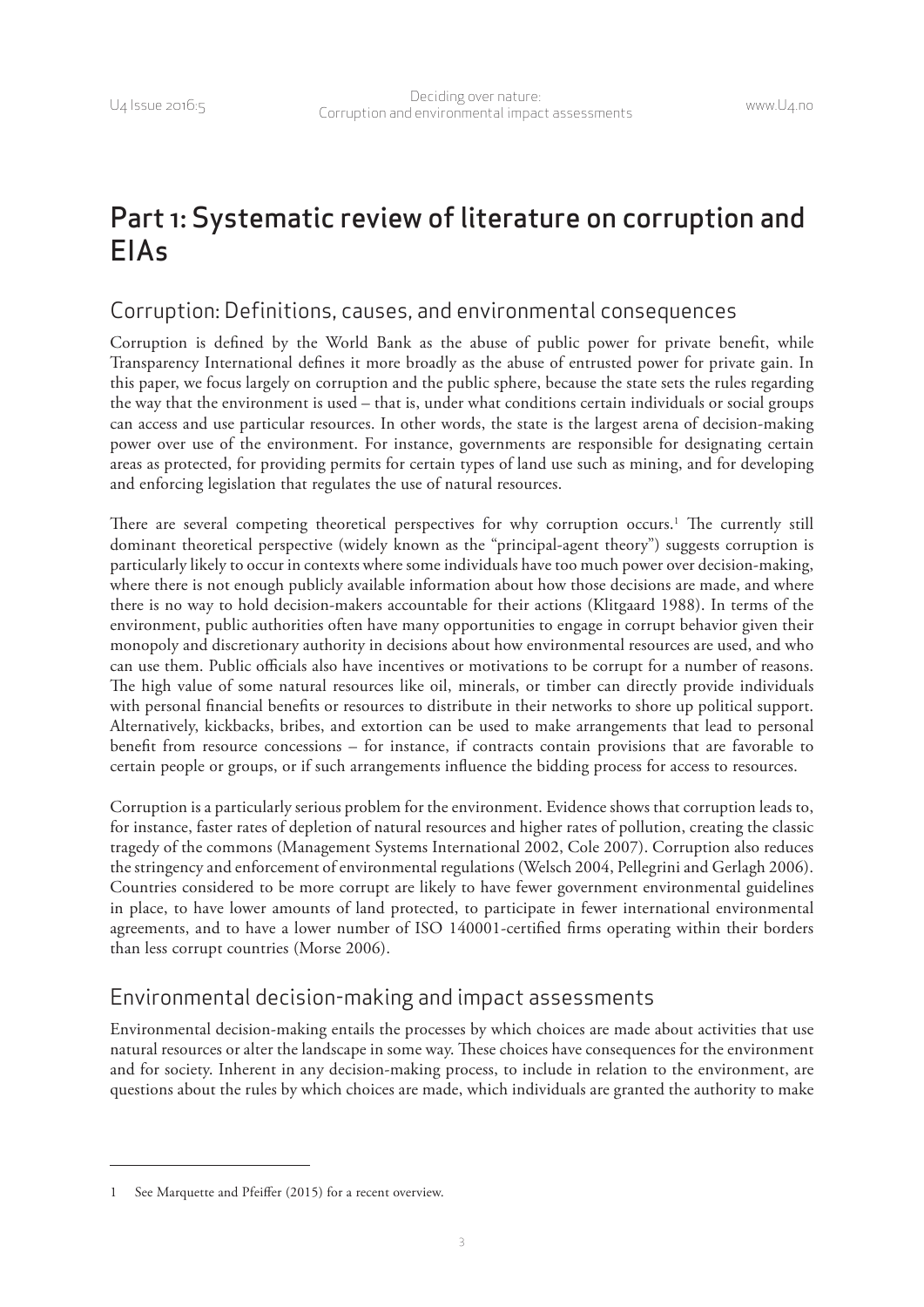choices, the trade-offs inherent in various choices, and distributional questions of who will bear the costs and reap the benefits of decisions (Gregory and McDaniels 2005).

Environmental impact assessments (EIAs) are a foundational part of the environmental decision-making process. They are defined as tools that identify, predict, estimate, mitigate, minimize, and communicate to the public the biophysical (environmental) and social consequences of proposed projects. They are undertaken prior to the implementation of those projects (Ebisemiju 1993, International Association for Impact Assessment 2016). EIAs are critical for making informed decisions regarding the environment, as they determine whether a proposed project complies with legislative and other standards and thus whether, and how, that project should proceed.

EIAs emerged in the United States with the adoption of the National Environmental Policy Act in 1969 and their use has since spread globally as many countries have adopted EIA requirements into their environmental legislation (Glasson, Therivel, and Chadwick 2013). International financial institutions like the World Bank and the International Finance Corporation (IFC) also require EIAs for funding allocations to major projects (see Box 1). EIAs have evolved over time since the late 1960s and there are now several terms associated with the process of identifying environmental impacts in environmental decision-making, as defined in Box 2. While we recognize the existence of these other assessment types, the focus of this paper remains on EIAs.

#### Box 1: Examples of environmental assessment policies, guidelines and frameworks

- The World Bank's Environmental Assessment Operational Policy: Environmental assessment is one of ten safeguard policies used by the World Bank to examine the potential risks and benefits associated with its operations;
- The International Finance Corporation's Environmental and Social Performance Standards: These define IFC clients' responsibilities for managing environmental and social risks;
- The European Commission's Directives on Environmental Assessment: All projects and programmes co-financed by the EU must comply with these directives to receive approval for financial assistance;
- The Asian Development Bank's Environmental Assessment Guidelines: Describe how to fulfill the requirements outlined in the ADB's Environment Policy and Operations Manual on Environmental Considerations in its operations;
- OECD good practice guidelines for applying strategic environmental assessment in development cooperation: Points to ways to support the application of SEAs in the formulation and assessment of development policies, plans and programmes.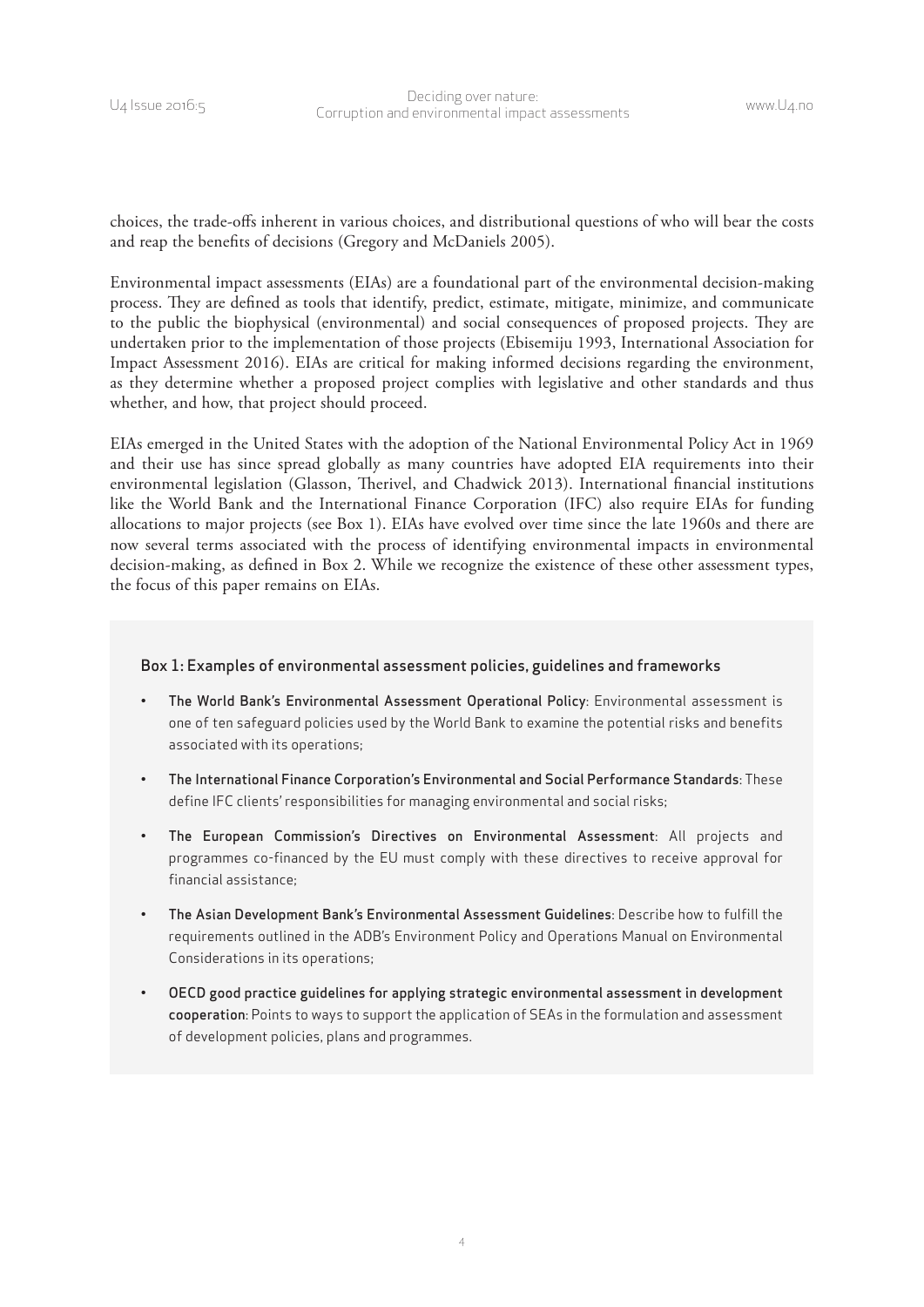#### Box 2: Types of environmental assessment related to EIAs

- Strategic environmental assessment: Expands the EIA's focus to policies, plans, and programs; also labeled Strategic Impact Assessment
- Integrated Environmental Assessment: Integrates analysis of social impacts into the EIA; also labeled Environmental and Social Impact Assessment

The typical steps involved in carrying out an EIA are as follows, though the actual steps vary according to context and legislative requirements (Glasson, Therivel, and Chadwick 2013). Ideally, public participation occurs in each step.

- 1. Screening: Determines whether a project will have adverse environmental impacts, and thus whether an EIA is needed;
- 2. Scoping: Determines the extent of the EIA which impacts and issues should be considered in the assessment and drafting of the assessment's Terms of Reference;
- 3. Report preparation: Data collected to identify impacts, evaluate alternatives, and propose or design mitigation measures;
- 4. Report submission and review: Report is submitted to the project proponent and relevant government authorities for review.

### Corruption risks in EIAs

While EIAs can be a useful tool to identify and mitigate project risks and negative impacts, this depends entirely on how EIAs are implemented. In theory, EIAs should be transparent, accountable, and participatory in order to correctly identify impacts and mitigation measures and thus reduce the social and environmental costs that individuals must bear. Yet in many countries, corruption poses a serious challenge to carrying out EIAs due to the monopoly and discretionary power exercised by governments in the EIA process, the high-stakes nature of the EIA and uncertainty of its outcomes, and the conflicts of interest inherent in the EIA process. EIAs can be financially costly and time-consuming to undertake, raising the overall costs of a potential project. There is also a risk that an EIA may lead to the rejection or serious delay of a proposed project if its impacts are deemed to be too serious. The key actors involved in conducting EIAs – project proponents, government authorities, and the individuals who actually carry out EIAs ("experts") – have incentives to undermine EIA processes for personal and company gain. Table 1 presents possible corruption risks across the four stages of the EIA; the existing evidence base for these risks is discussed in more detail below.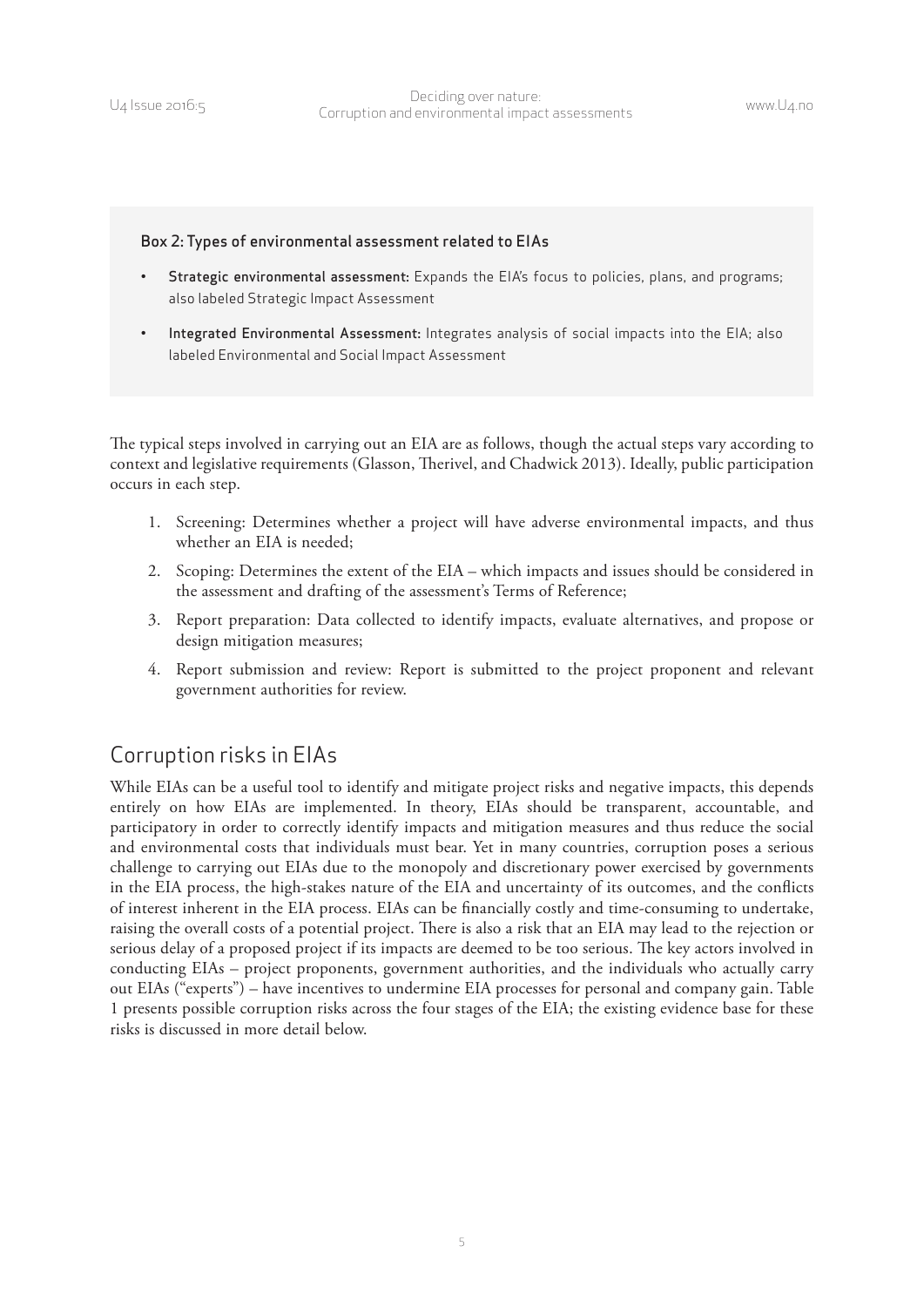#### Table 1: Corruption risks in the stages of the EIA process

| <b>Stage</b>                    | <b>Risks</b>                                                                                                                                                                                                                                                                                                                                                                                                                                                                                                                                                                                        |
|---------------------------------|-----------------------------------------------------------------------------------------------------------------------------------------------------------------------------------------------------------------------------------------------------------------------------------------------------------------------------------------------------------------------------------------------------------------------------------------------------------------------------------------------------------------------------------------------------------------------------------------------------|
| Screening                       | • Project proponent may bribe government officials to determine that a proposed<br>project does not need an EIA, or government officials may solicit bribes from<br>project proponents for the same reason; this is aided by unclear environmental<br>legislation<br>• Experts or project proponents bribe government officials to be granted the right<br>to carry out an EIA<br>• Conflicts of interest between project proponent and expert selected to conduct<br>the EIA                                                                                                                       |
| Scoping                         | • Project proponent may bribe the individuals responsible for carrying out an EIA<br>to consider or ignore certain issues and impacts, or experts may bribe or extort<br>project proponents for the same reason<br>• Conflicts of interest between project proponent and expert selected to conduct<br>the EIA                                                                                                                                                                                                                                                                                      |
| <b>Report preparation</b>       | • Conflicts of interest between project proponent and expert selected to conduct<br>the EIA<br>• Fraudulent and falsified data collection<br>• Manipulated data collection and presentation (fraud)<br>Bribes, extortion, or kickbacks in order to collect needed data<br>Bribes, extortion, or kickbacks in order to include particular types of data or<br>$\bullet$<br>interpret it favorably<br>• Fraud, kickbacks, and embezzlement in procurement, contracting, billing, wages<br>• Public (i.e. local communities) are bribed to give their consent to projects, or to<br>provide false data |
| Report submission<br>and review | • Project proponent may bribe government officials to authorize an EIA and thus a<br>project, or government officials may bribe project proponent for the same reason                                                                                                                                                                                                                                                                                                                                                                                                                               |

In the screening stage, the decision as to whether an EIA is actually required can be unduly influenced by either project proponents or government officials. Unclear environmental legislation grants significant discretionary power in applying and enforcing the law since governments have a monopoly over legal enforcement. For instance, some reports suggest that corruption has resulted in the Nigerian environmental ministry openly disregarding the country's EIA regulations (Kakonge 2013).

Risks arise with the role of experts in the scoping and report preparation stage. In a number of countries, including Guatemala, Bangladesh, Sri Lanka, Czech Republic, and India, private expert consultants are hired by mining companies to conduct EIAs, creating a direct conflict of interest (Dougherty 2015, Paliwal 2006, Branis 1994, HRW 2012, Momtaz 2002, Transparency International 2011). In Guatemala, payment for these expert consultants is divided into an initial, up-front payment to cover the costs of conducting the EIA, and then a second payment upon conclusion of the report for wages. Companies often delay or omit the second payment, and as a result, exert considerable leverage over consultants in terms of the findings that are presented in the EIA report. This means that EIAs are more likely to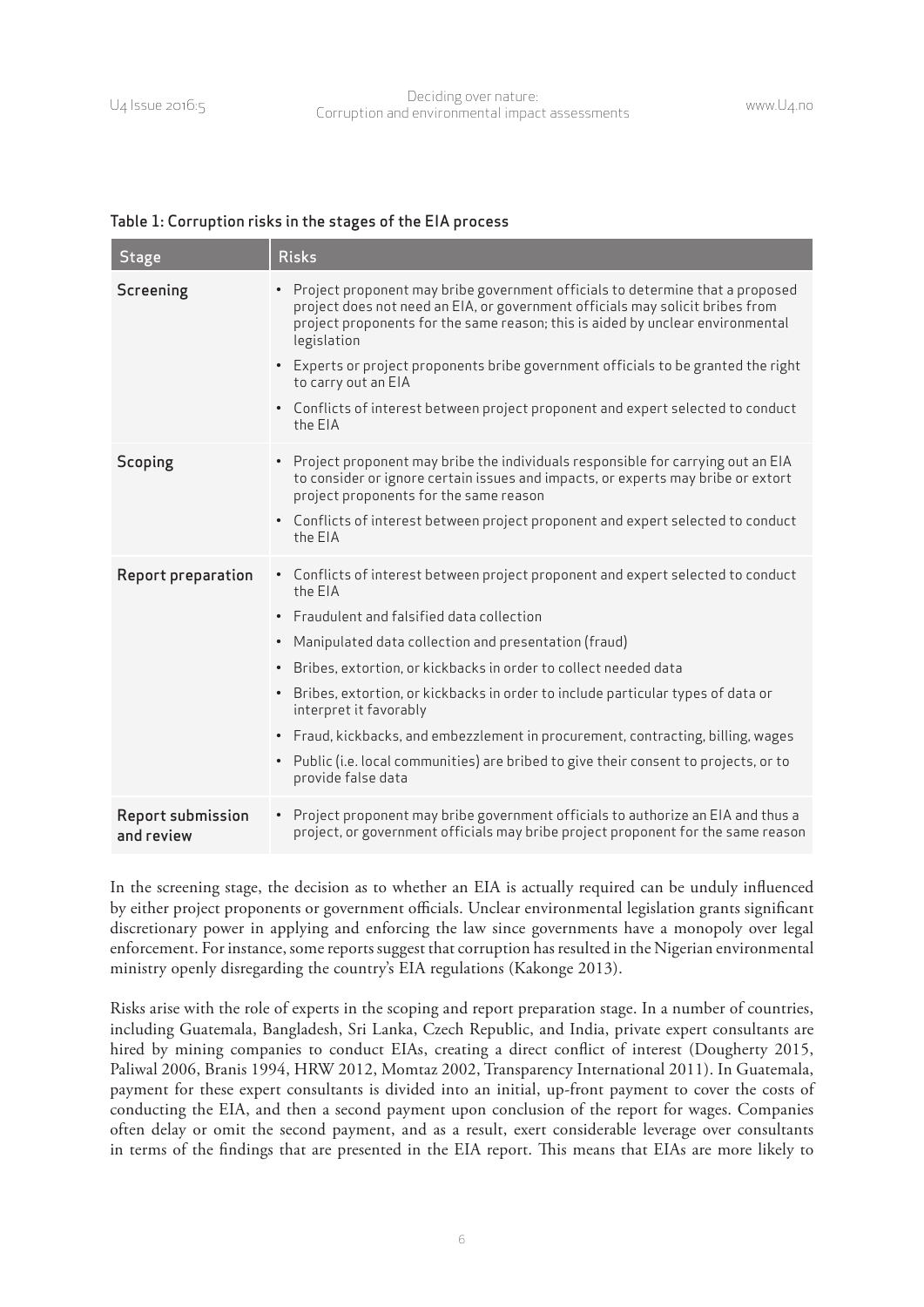represent the interests of the company and to highlight the benefits of the project, rather than to provide an objective assessment of the costs and benefits or recommend against project approval (Dougherty 2015).

The use of expert consultants is a problem in South Asia. As in Guatemala, project proponents hire private expert consultants to carry out EIAs in India. A lack of certification for consultants means that the quality of EIA reporting is often low, a problem made worse by government's failure to implement its own EIA guidelines. Paliwal (2006) argues that this lack of certification results in a lack of data interpretation and analysis in EIA reports. Experts write what companies want to hear, and since there is no government or independent verification of the data presented in reports, there is no way to hold experts accountable for the content of those reports (HRW 2012).

Yet expert certification is no guarantee for success, as Branis (1994) argued in the case of the Czech Republic in its immediate post-independence days. Rather, authorizing and relying on state-certified individuals (rather than on certified firms or organizations) to carry out and assess EIA reports can create opportunities for companies to, for example, pay off experts in order to use their good name. And while codes of conduct are a potential solution to corrupt behavior by EIA experts – which Momtaz (2002) argues in the case of Bangladesh would help to improve governance over consultants there – like most voluntary governance mechanisms, enforcement can often be problematic.

Other risks arise in the preparation phase, for instance with public engagement. Consulting the public on environmental impacts is important for correctly identifying impacts as well as ensuring local support for a project, particularly for projects with very adverse impacts. But if public consultation and review procedures are not adhered to by government officials responsible for EIA approval, or if they are not carried out transparently, this opens the EIA "to capture by powerful government interests if there are no opportunities to review or challenge the analysis and assessment" (Horberry 1984, quoted in Ebisemiju 1993).

Finally, in the submission and review stage, undue influence can be exerted in order to receive a favorable EIA review, and thus project approval. In China, companies have reportedly provided kickbacks to local government environmental agencies in exchange for positive recommendations of EIAs (Huang and Liu 2014). Companies also use other means to favorably influence EIA approval; reportedly in Peru, "mining companies routinely sneaked into the ministry with flash drives and helped government workers edit environmental impact studies" (Dougherty 2015). A Human Rights Watch Report highlights yet another way in which high levels of government monopoly and discretionary power over the EIA creates opportunities for corrupt behavior in India (HRW 2012). Expert committees set up by the environmental ministry review and approve EIAs and grant environmental clearances. Although the environmental impact assessment regulations state that committee members should carry out site visits to confirm data presented in EIA reports, this is rarely or never done. As a result, instances have been reported of EIAs that included false data as well as text and data that were copied and pasted from EIA reports for completely different projects.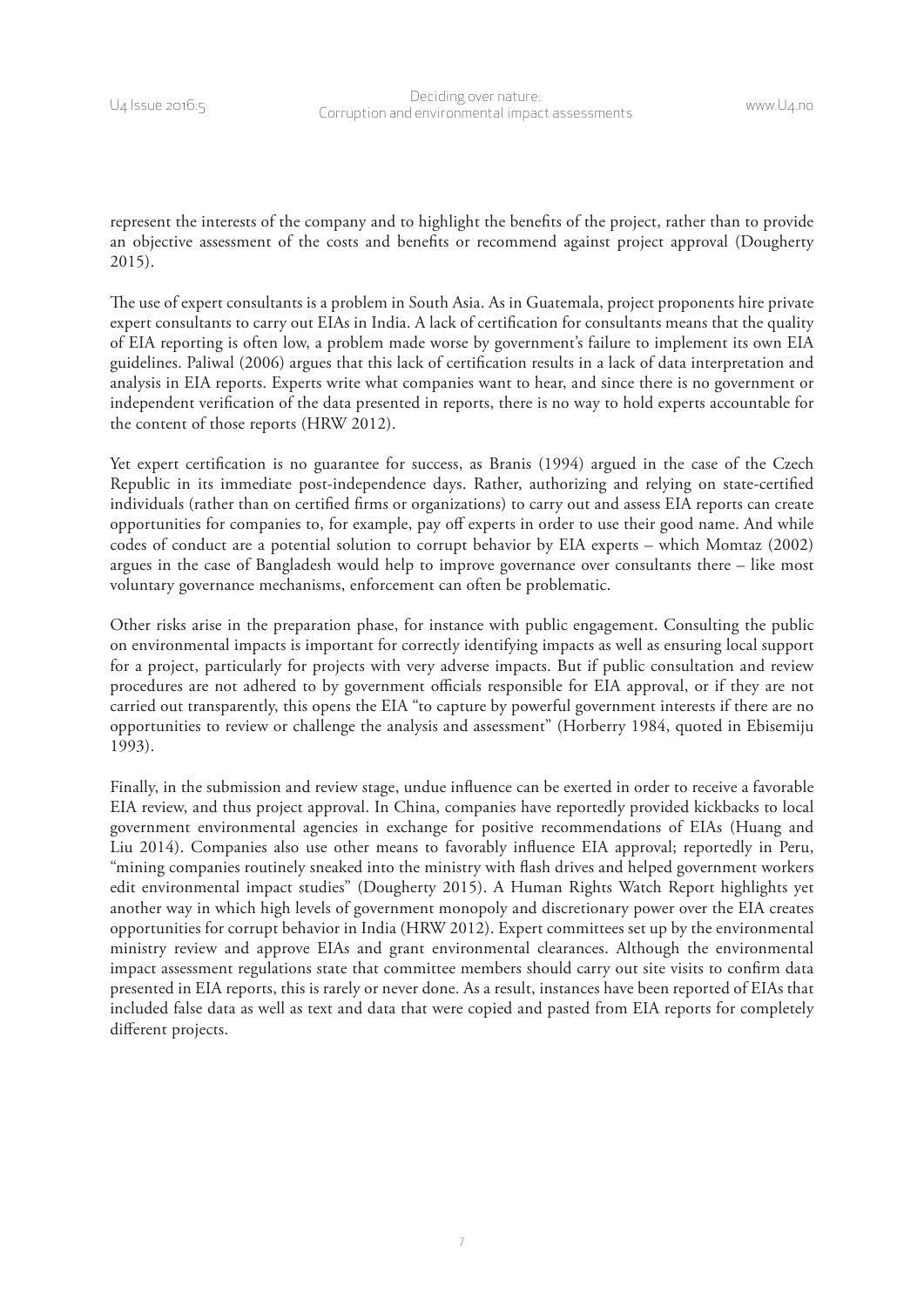#### Box 3: Corruption in Guatemala's EIA submission and review stage

Dougherty's 2015 study of the EIA in Guatemala's mining sector illustrates the corruption risks posed by heavy government involvement in the EIA process and the high-stakes nature of the EIA process for companies. Government is responsible for approving EIAs, which is often transformed into an opportunity to distribute or withhold political favor. In some instances, the mining ministry has stalled the approval of an EIA for political reasons. Furthermore, EIA approval is required in order to secure a mining license to start operations, making the EIA a very high-stakes moment for companies. It also marks the only moment in time when the environmental ministry has influence over the authorization of a mining project. Such a situation creates incentives for mining companies to bribe government officials responsible for EIA approval and compliance inspection.

#### Corruption mitigation measures in existing EIA processes

Transparency, accountability, and participation are key pillars of anti-corruption work, to include in the conduct of EIAs (Morrison-Saunders and Bailey 2000). There are a number of transparency and accountability mechanisms built into the EIA processes in many countries. Two of these have been mentioned already: expert certification and codes of conduct, which can be complemented with training of experts in anti-corruption. Other mechanisms include the publication of EIA reports as well as other documentation and data. For instance, the legislative framework of the United States requires EIA reports to be published and made publicly available, including reports of citizen input. The Dutch government has gone even further and required documentation of response to major concerns about a project (Transparency and Accountability Initiative 2011). The Philippines provides an example of yet another way of ensuring greater transparency in the process through a publicly accessible online system for EIA management that shows the progress of EIA applications, and also provides a registry database of experts.<sup>2</sup>

Other solutions that emerge from the literature reviewed above include removing the conflicts of interest between companies and consultants in commissioning EIAs; creating clear legal requirements for EIAs and standard procedures for their conduct; independent commissioning and evaluation of EIA reports; regular monitoring of experts and government officials involved in the EIA process, as well as periodic auditing of EIA reports; and ensuring robust and genuine public participation in the EIA process, to include in monitoring efforts.

<sup>2</sup> See <http://www.emb.gov.ph/portal/eia/Home.aspx>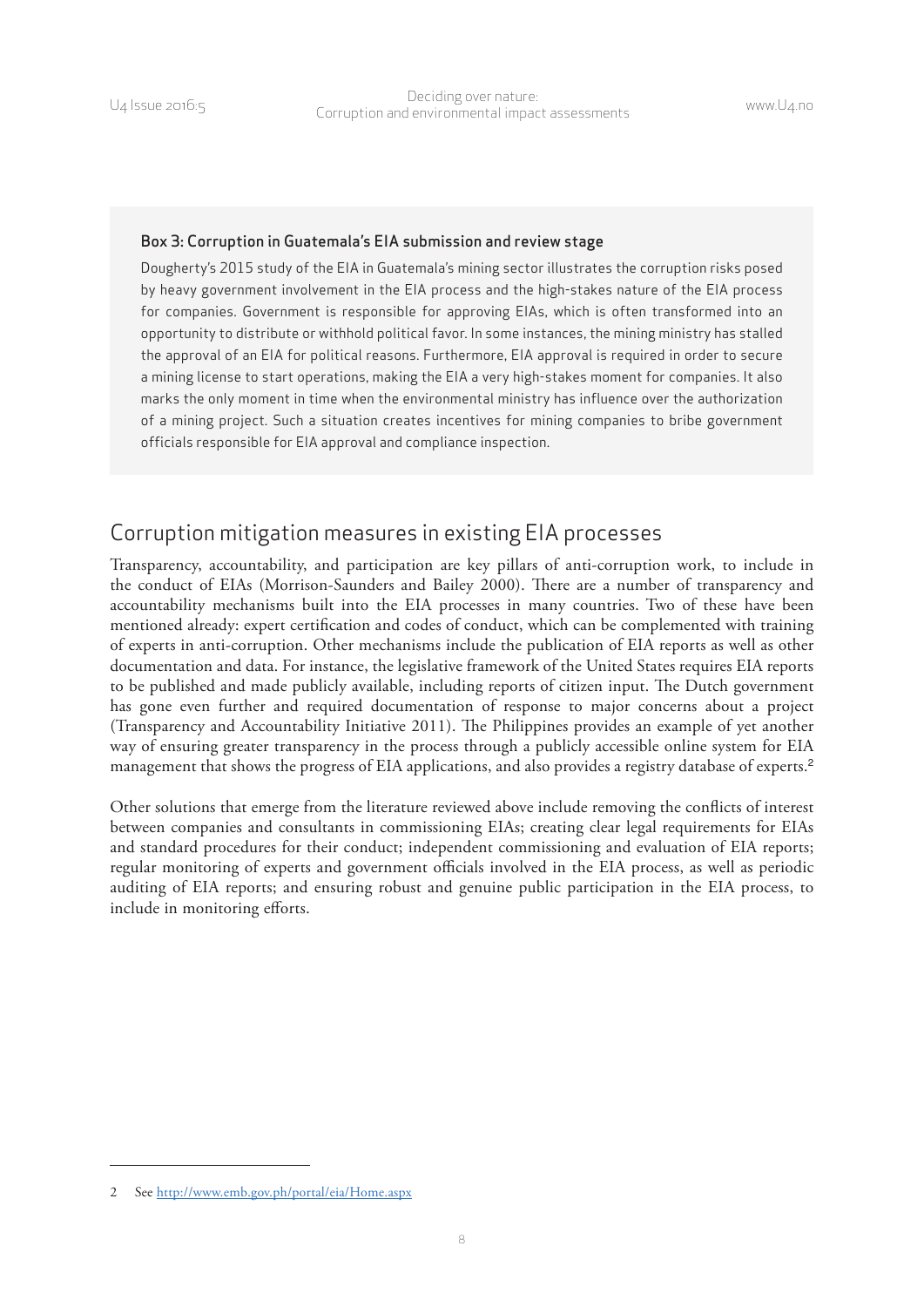### <span id="page-14-0"></span>Part 2: Case study of the EIA process in Albania

In the following, we provide a short case study of the EIA process in Albania based on 16 key stakeholder interviews conducting in Tirana during November 2015 (see Annex 2). We begin by outlining the formal EIA process in Albania, including the main institutional actors involved, the types of assessments produced, and the system for their review, approval and monitoring. We go on to discuss the role of private sector experts producing EIAs, the accreditation system for these experts, and accountability procedures. We then focus on various poor practices in Albania's EIA system and their reported causes. Finally, we discuss the potential for corruption, collusion and conflicts of interest in the EIA process.

#### Overview of the formal EIA process

Since 2015, project proponents must submit an environmental impact assessment (EIA) application to the Ministry of Environment. The project proponent, from the initial planning stages of the project (i.e. the project idea), must submit a written application to the Ministry of Environment and, among other documents prescribed by law, submit a preliminary report, which includes:

- A description of flora where the project is proposed to be implemented, accompanied by pictures;
- Information about the presence of water resources, related to the surface area required by the project and its vicinity;
- Information regarding the identification of potential negative impacts on the project environment, including impacts on biodiversity, water, land and air;
- A description of the potential environmental emissions, such as wastewater, gases and dust, noise, vibrations, as well as waste production;
- Information about the likely duration of identified negative impacts;
- Data on the possible spatial extent of negative impacts on the environment, including the physical distance from the location of the project, and the influenced values involved;
- The possibility of remediation of the negative influences on the environment and the possibility of returning the affected area to its previous state, as well as financial costs related to rehabilitation;
- Possible measures to avoid and mitigate negative impacts on the environment;
- Possible impacts on cross-border environments.

The Ministry of Environment first checks the application for completeness and provides a preliminary legal-technical opinion that it passes on to the National Environment Agency (NEA).<sup>3</sup> The EIA application then goes to relevant regional environment authorities and national sectoral ministries who give their opinion on the project. This includes advice from the National Authority for Protected Areas (NAPA) should the project potentially involve such areas. Based on this advice, the NEA determines whether the project should be the subject of a "preliminary" or a "profound" EIA, informs the project proponent of this decision and, in the case of profound EIAs, provides a list of items to be included in the EIA itself.

<sup>3</sup> Should the Ministry of Environment judge that a proposed project may have significant effects on the environment of one or more neighboring countries, or if it receives a request from another country, it follows special procedures for environmental impact assessments in a trans-boundary context. Likewise, should the NEA receive information from another country regarding a proposed project that may have significant effects on the environment in Albania, it will notify the Ministry to begin negotiations with the country concerned.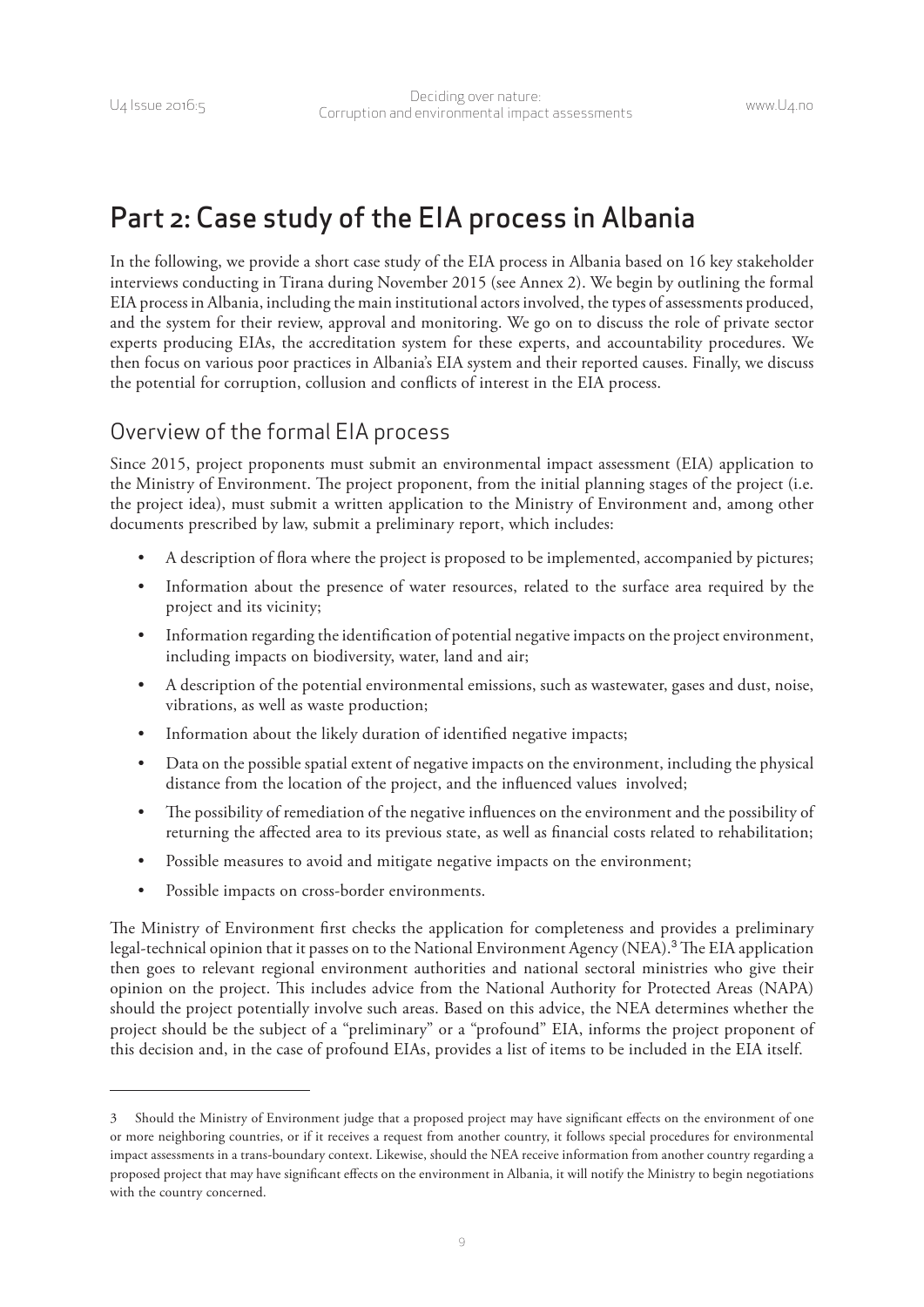Within thirty calendar days from the date of receipt of the EIA application, the NEA will make a decision based on the preliminary EIA or decide that the project should undergo a profound EIA. This decision is forwarded to the Ministry that publishes it on its website. Different requirements apply for the two types of EIA: the profound EIA requires the involvement of three experts with relevant qualifications, while preliminary EIAs may involve just one expert. The project proponent works with an EIA expert, or group of experts, to complete the first draft of the EIA. When this first draft is prepared, the project proponent notifies the NEA and a process of public hearings begins, organized collaboratively between the project proponent, the regional environment authority (or authorities) and local government(s). The NEA informs the public, according to the legislation in force for informing and involving the public in decision-making. For these hearings, the project proponent must define the date and time, and makes copies of the draft EIA available to the public. The regional environment authority contacts other relevant stakeholders who vary according to the type of project (e.g. NGOs, universities). Local media must advertise public hearings for three days, according to the law.

Following the public consultation, the expert or experts complete a full EIA and submit this to the NEA. The NEA then provides an environmental declaration for the project, for which there are three options: (i) agreement that the project is environmentally friendly and can proceed, (ii) agreement that the project can proceed if certain environmental conditions are met, and (iii) disapproval of the project. The NEA sends its decision to the Ministry of Environment which then signs an environmental declaration, except in the case of profound EIAs where the project proponent must receive approval directly from the Ministry of Environment. The ministry inspectorate then monitors project implementation and the application of any corrective measures stipulated by the NEA or the Ministry itself. Table 2 illustrates the main components of this formal EIA approval process.

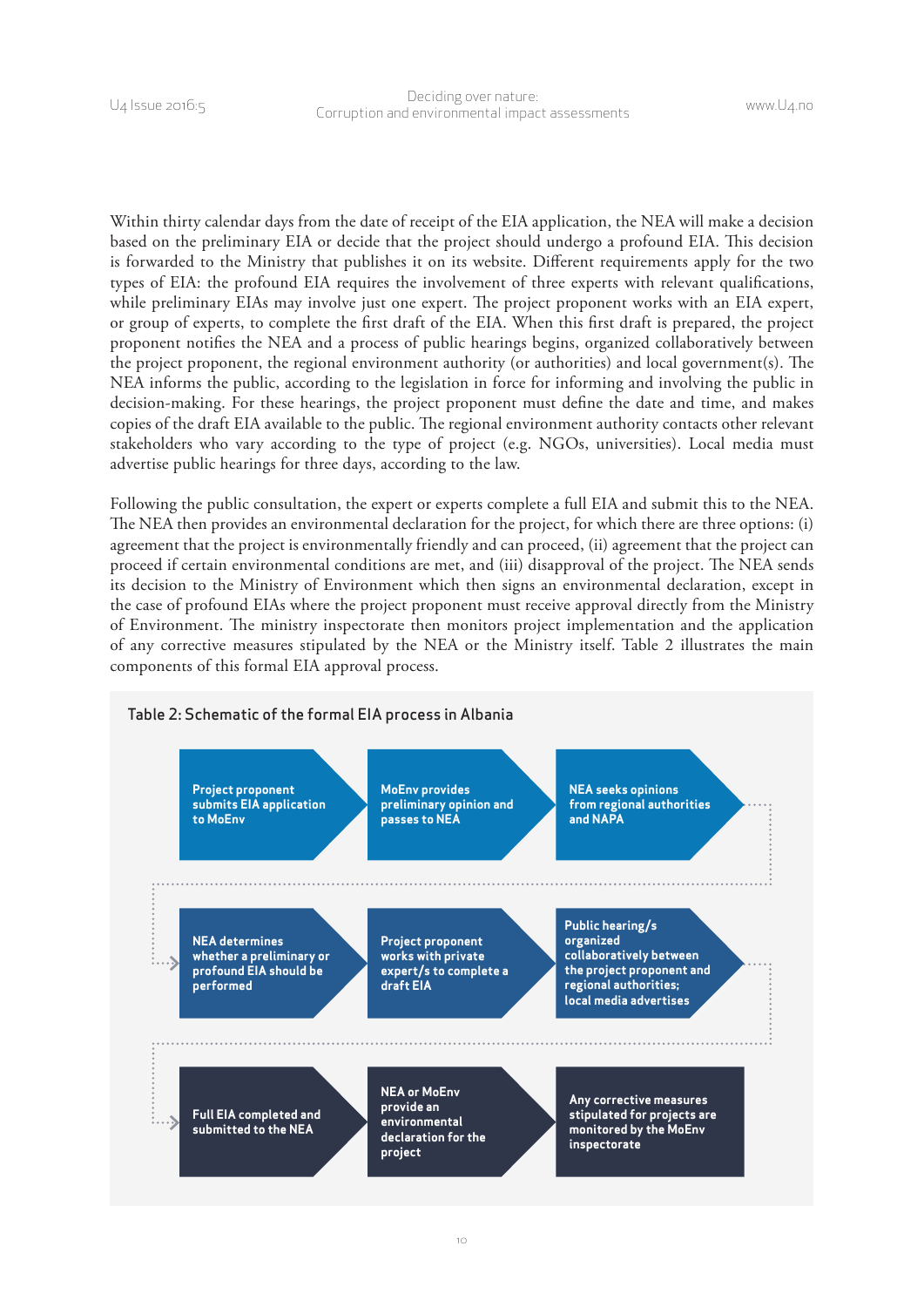### Private EIA experts' backgrounds, qualifications and accountability

Although the precise number is difficult to determine (because they are not tracked), there are thousands of private experts currently licensed to conduct EIAs in Albania. These experts work for project proponents and conduct the EIA process on their behalf, including technical-legal work and liaison with relevant public authorities. The Ministry of Environment certifies private experts for conducting EIAs and the 2015 EIA law sets requirements for experts' areas of expertise, professional qualifications, and the formation of teams of experts.

One main certified expert is typically responsible for an EIA, although they may work with others who will also sign the EIA document. Experts' backgrounds and qualifications vary, partly depending on when they first received their license. Experts licensed before 2015 were obliged only to provide an educational diploma in a relevant field, a copy of their Curriculum Vitae and proof of payment of a license fee (ALL 10,000, or around USD 75 at today's exchange rates). However, experts must now undergo a short training course at the University of Tirana focused on the legal framework for EIAs, on practical EIA procedures, and on how to find other experts to work with. If an EIA submitted to the NEA or Ministry of Environment is judged to be of poor quality it will not be immediately rejected. A set of remarks will first be provided to the expert to guide improvement of the EIA. The 2015 EIA law provides that, should an expert submit three poor EIAs in a row, they can have their license revoked by the Ministry of Environment. However, suspensions or revocations of private expert licenses reportedly occur infrequently, if at all.

### "Copy-paste" and other poor EIA practices

The variable quality of EIAs was a concern for many (although not all) interviewees, and was raised separately by representatives of public authorities, environmental NGOs, and by experts themselves. Examples of poor EIA practices include "copy-pasting" (where sections of text from old EIAs are simply copied and pasted into "new" reports), the absence of key technical data (e.g. hydrological, habitat, and biodiversity data), the inclusion of irrelevant or false information, and poor technical and analytic work. There have also been examples of foreign terms being poorly translated into the Albanian language, so that their actual meaning becomes unclear. Some private experts use older EIAs as at least a partial basis for new studies, probably leading to inaccuracies: one example is the inclusion in one EIA of a particular bird species that could not be present at the project site. Interviewees cited the following reasons for poor quality EIAs:

- 1. A lack of adequate or appropriate expertise and qualifications among private experts;
- 2. A lack of awareness among experts of the formal requirements for EIAs (including methodologies);
- 3. The lack of a national strategy on EIAs;
- 4. Underdeveloped EIA methodologies;
- 5. Limited public participation in scrutinizing draft EIAs;
- 6. Inadequate human resources within public agencies to assess draft EIAs;
- 7. A lack of formal sanctions for private experts who consistently submit poor EIAs.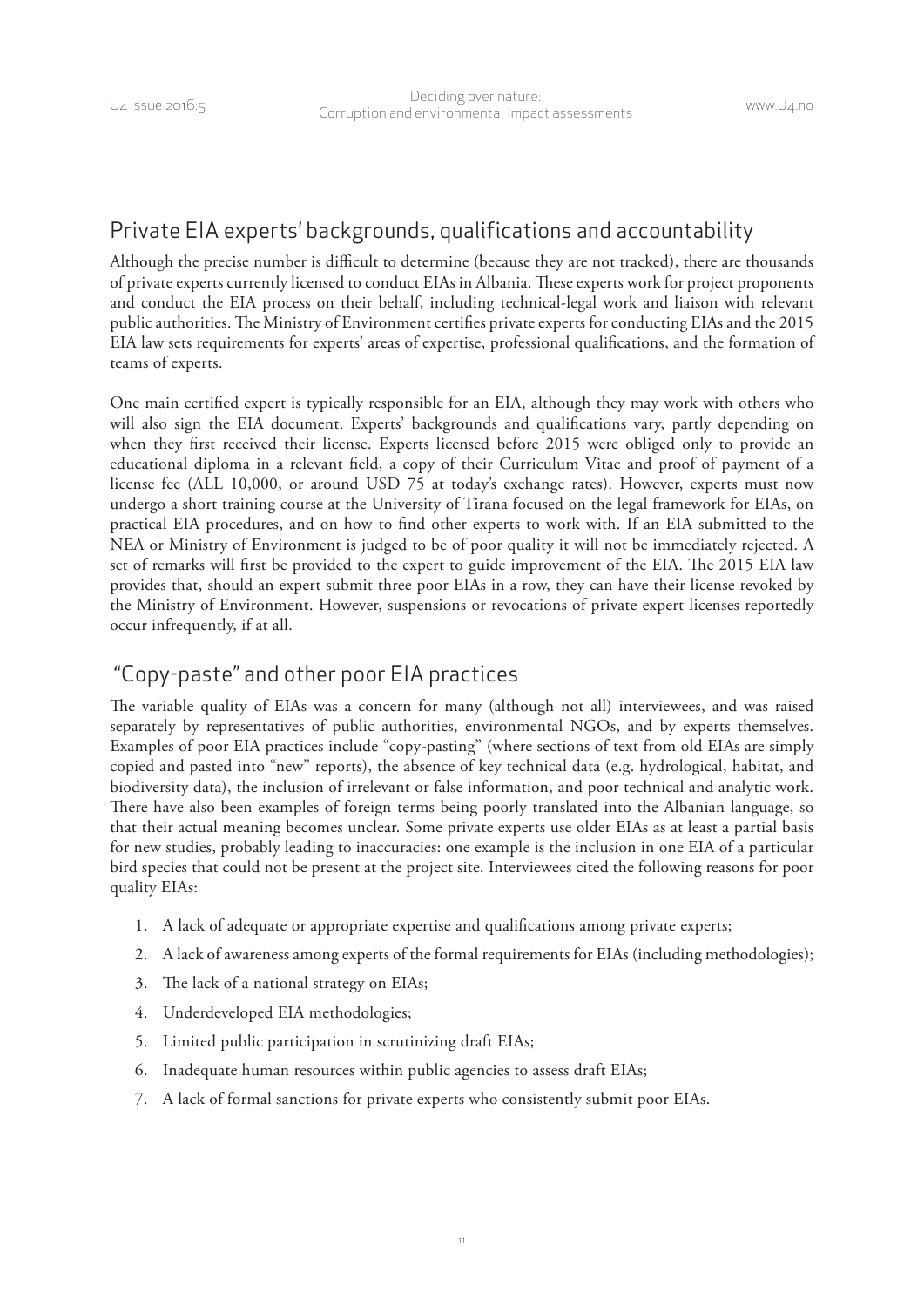#### The potential for corruption, conflicts of interest and collusion in EIAs

Corrupt practices in relation to producing EIAs have been a concern for many years, with several interviewees noting EIAs were historically seen as "pieces of paper" to be obtained upon payment within one month. Under the current EIA system, conflicts of interest, bribery and collusion all appear possible, although providing empirical evidence of their existence is challenging. There are, however, widespread contemporary concerns about irregular EIA practices, focused on particular aspects of the current EIA system.

One area of concern is the potential for conflicts of interest in private experts' contractual obligations to the project proponent, on the one hand, and, on the other, their role as providers of technical-legal information on proposed projects to the NEA and the Ministry of Environment. Given limited human resources within these public agencies, officials may be overly reliant on data provided by private EIA experts to inform their decision-making. This creates tensions between the aims of the project proponent and the role of public authorities in providing adequate regulatory oversight. The implication is that private EIA experts may be more accountable to project proponents than to relevant authorities, similar to the situation reported by Dougherty (2015) in Guatemala.

A second area of concern centers on public consultations for EIAs. Some interviewees claimed processes for public consultation on draft EIAs are often insufficiently transparent and that in practice it is difficult for members of the public to oppose particular projects, particularly when given false information. Some public consultations have reportedly been rigged by local officials, with only those friendly to a particular project invited to the consultation. Other interviewees disagreed that public consultations involve opaque processes, citing the posting of EIAs on the NEA's website.

A third and final area of corruption concern revolves around the accountability and sanctions framework for private EIA experts and, connected to this, the approval process for EIAs. With around 70% of all proposed projects approved and few, if any, reported examples of EIA experts sanctioned for poor EIAs, regulatory oversight of the EIA process appears weak. Although a focus on improving draft EIAs, and monitoring the implementation of corrective measures, may aid projects by providing a pro-development framework, the apparent lack of application of existing sanctions (i.e. revocation of experts' licenses for consistently poor work) points to the possibility of deep problems, including the potential for collusive practices between project proponents, private experts and public officials. Further political-economy research could determine whether and how collusion is affecting EIA outcomes, but close personal connections clearly exist among stakeholders on various sides of the table and a blurring of boundaries between the public and private spheres is a commonly noted feature of Albanian society. Some interviewees argued such perceptions might reduce through empowering the NEA (and not only the Ministry of Environment) to disaccredit private experts for consistently poor performance, possibly in combination with the introduction of a professional code of conduct for EIA experts.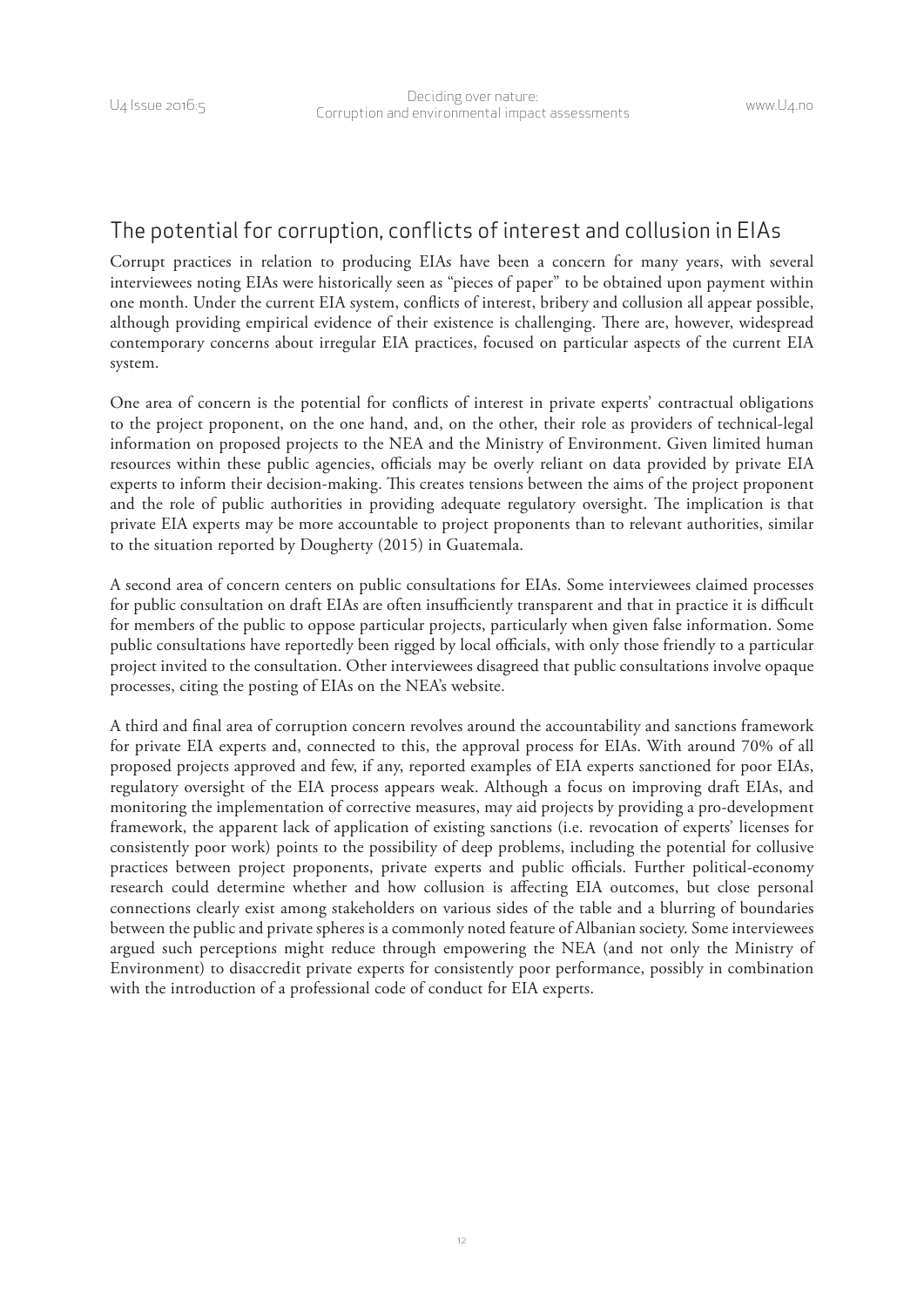### <span id="page-18-0"></span>Part 3: Suggested practice and policy solutions

If we adopt a principal-agent view on the causes of corruption, it is reasonable to couch practice and policy solutions to corruption challenges linked to EIAs in terms of reducing discretionary authority on the part of public officials, enhancing accountability and sanctions mechanisms, and improving data transparency. Doing so may be enough to reduce many cases of corruption in EIAs. At the same time, corruption may persist in EIA processes if bribery and collusion offer ways for stakeholders to navigate informal governance systems (Marquette and Pfeiffer 2015) and if incentives for corruption remain strong. Further political economy research would be beneficial for appreciating the actual impact of anti-corruption interventions applied to EIA processes in different contexts.

In Albania, interviewees offered a range of perspectives for both how to improve EIA practices overall and how to reduce specific opportunities for corruption.

We outline these proposed solutions below and provide additional reflections on their viability:

- **i. Improve technical training of private EIA experts and provide them with specific anticorruption training**: Improvement to the educational and vocational system for training private sector EIA experts is required and is likely to be generally beneficial. It has been proposed that all universities should be enabled to develop bachelor-, master- and doctoral-level programmes for training future EIA experts, and that a Centre for Continuing Education be enabled to provide vocational training and qualifications. A range of poor or unethical practices could be tackled via anti-corruption training, including clarification of definitions, good practice and preferred procedures. Those with strong incentives to continue to engage in corrupt practices are unlikely, however, to be deterred by improved training alone;
- **ii. Improve the technical standard and consistency of methodologies applied to the different types of EIAs**: The methodologies applied for the different types of EIAs vary, with private sector experts themselves choosing which methodologies to apply for particular assessments. While some flexibility is probably required to accommodate different types of projects, setting clear technical standards and consistent methodologies for different types of projects is likely to reduce the scope for discretionary authority in judging the quality of EIAs. Interviewees noted recent progress in standardizing EIA frameworks, but noted some private sector experts were still not aware of or using the new standards;
- **iii. Develop a professional code of conduct for private EIA experts**: Professional standards among private sector EIA experts appear to vary considerably and there is scope for introducing a professional code of conduct that outlines minimum expected standards of behavior and working methods, including anti-corruption elements. Such a code of conduct could form the basis for compulsory professional training as part of the private expert licensing system, and it is possible that this will increase adherence to anti-corruption measures within the EIA system. It is important to be aware, however, that codes of conduct are voluntary and their performance will largely depend on the broader incentives framework for private EIA experts;
- **iv. Improve the accountability and sanctions regime for EIAs by enhancing public information provision**: Some information is publicly available within the current EIA system with the intention of enhancing public scrutiny of EIAs. At the same time, interviewees were aware of limitations in public information provision as well as limited awareness of the available information among relevant stakeholders. There is scope for improving both the public availability of key EIA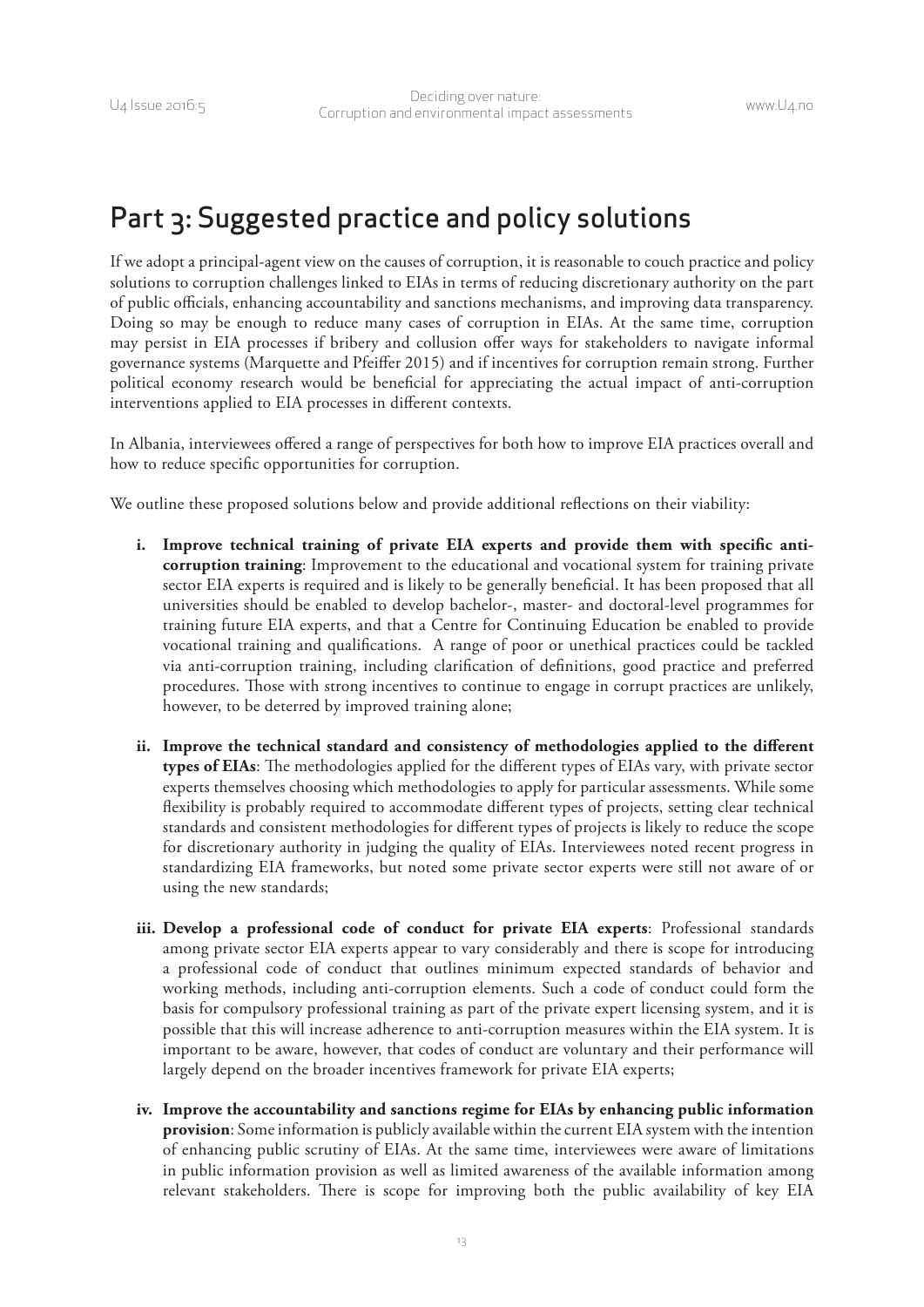information and the awareness of important stakeholders of the information published. This means careful consideration is required of the options for publishing information and the means by which this information is actually communicated to stakeholders. It is important to note that public scrutiny of EIAs may do little to reduce corruption unless corrective actions are taken on the part of public bodies in response to complaints;

- **v. Improve transparency around EIA public consultations**: Public EIA consultations are required by law to be advertised in the media. However, interviewees noted cases where only friends of particular projects gave comments at public hearings. Improving the transparency of the public EIA consultation process may enable more stakeholders to engage and provide critical feedback. At the same time, transparency may not be the only reason why stakeholders do not engage, and limitations of time, money and interest may also play a role, meaning improving transparency of public consultations should not be viewed as a viable stand-alone anti-corruption measure;
- **vi. Improve the application of formal sanctions for private EIA experts in the case of submission of consistently poor EIAs**: A formal framework for sanctioning consistently poor EIAs does exist, but it appears it is hardly used. Although a preference for project development is understandable in an economy where new projects of many kinds are needed, non-application of existing sanctions for consistently poor EIA work sends the wrong message to project proponents and private EIA experts, and hints at the possibility of collusive practices. If private EIA experts surmise they will not be sanctioned by public agencies for consistently poor quality work, the EIA system will be almost entirely reliant on the individual professional practices of private experts. Given the variable quality of EIAs in Albania, this is not a viable alternative. Broadening the range of technical expertise brought to bear in evaluating draft EIAs could further enhance impartial decision-making behind sanctioning, but it appears the most important step is to begin applying the existing formal sanctions regime.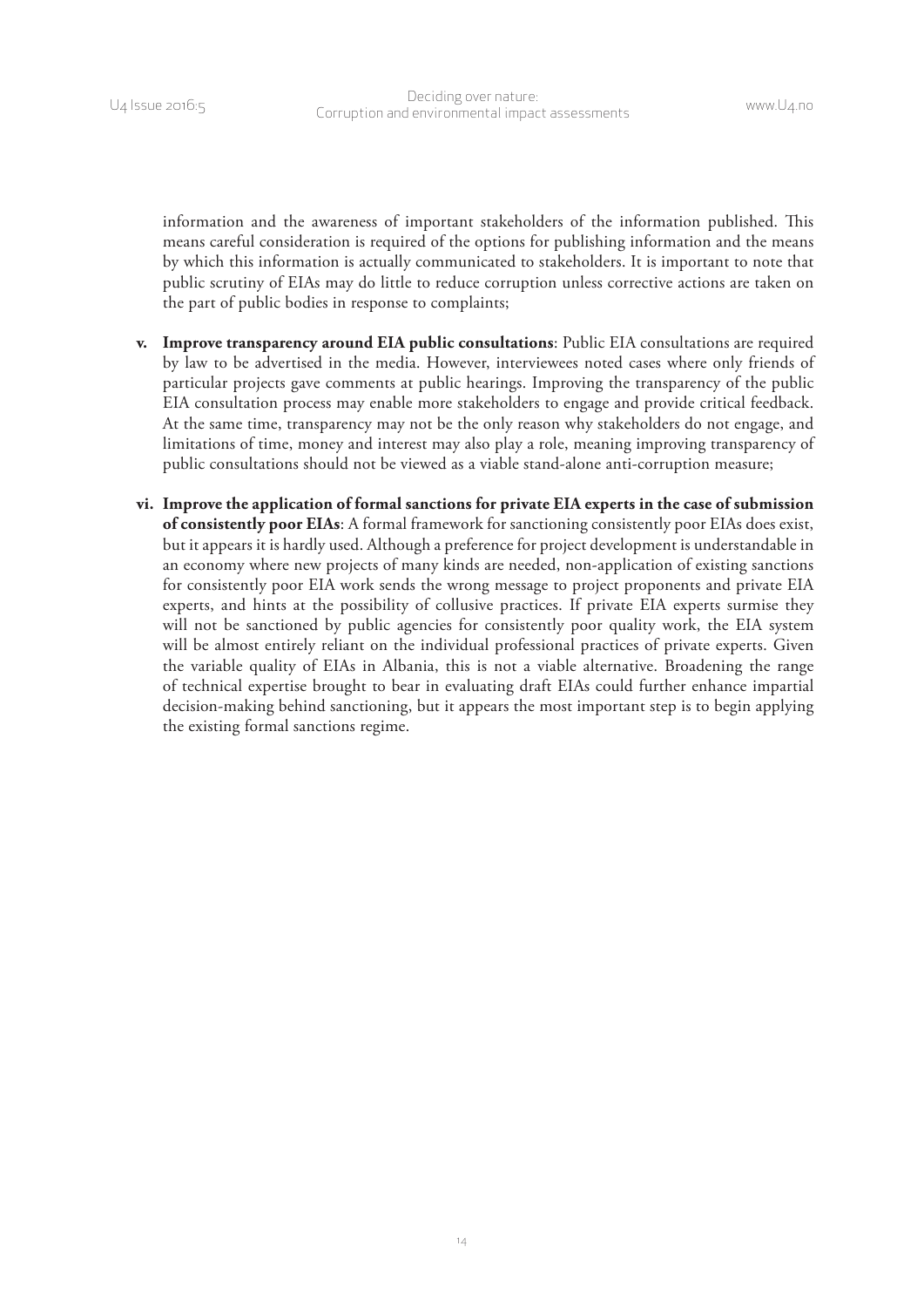### <span id="page-20-0"></span>References

- Bulkeley, H. and P. Newell (2015). Governing Climate Change. Routledge. Abingdon and New York (NY).
- Cole, M. A. (2007). "Corruption, Income, and the Environment: An Empirical Analysis". Ecological Economics, 62(3-4): 637-647.
- Dougherty, M. L. (2015). "By the Gun or By the Bribe: Firm Size, Environmental Governance, and Corruption Among Mining Companies in Guatemala". Bergen, Norway: U4 Anti-Corruption Resource Centre, Issue Paper No. 17.
- European Commission. (2015). Albania 2015 Report. European Neighbourhood Policy and Enlargement Negotiations. Brussels: European Commission.
- Ebisemiju, F. S. (1993). "Environmental Impact Assessment: Making it Work in Developing Countries". Journal of Environmental Management, 38(4): 247-243.
- Glasson, J., R. Therivel, and A. Chadwick. (2013). Introduction to Environmental Impact Assessment. (4th ed.) London: Routledge.
- Gregory, R., and T. McDaniels. (2005). "Improving Environemntal Decision Processes". In G.D. Brewer and P.C. Sterns (eds.), Decision Making for the Environment: Social and Behavioral Science Research Priorities. Washington, D.C.: National Research Council.
- Horberry, J. (1984). "Status and Application of Environmental Impact Assessment for Development". Gland: IUCN.
- Human Rights Watch. (2012). "Out of Control: Mining, Regulatory Failure, and Human Rights in India". Accessed on 3 January 2016 at [https://www.hrw.org/report/2012/06/14/out-control/mining](https://www.hrw.org/report/2012/06/14/out-control/mining-regulatory-failure-and-human-rights-india)[regulatory-failure-and-human-rights-india](https://www.hrw.org/report/2012/06/14/out-control/mining-regulatory-failure-and-human-rights-india)
- Huang, Y., and L. Liu. (2014). "Fighting Corruption: A Long-Standing Challenge for Environmental Regulation in China".
- Kakonge, J. (2013). "Improving Environmental Impact Assessment (EIA) Effectiveness: Some Reflections". Global Policy Journal. Accessed on 13 January 2016 at [http://www.globalpolicyjournal.com/](http://www.globalpolicyjournal.com/blog/05/03/2013/improving-environmental-impact-assessment-eia-effectiveness-some-reflections) [blog/05/03/2013/improving-environmental-impact-assessment-eia-effectiveness-some-reflections](http://www.globalpolicyjournal.com/blog/05/03/2013/improving-environmental-impact-assessment-eia-effectiveness-some-reflections)

Klitgaard, R. (1988). Controlling Corruption. Berkeley, CA: University of California Press

- Kolstad, I. and T. Søreide. (2009). "Corruption in natural resource management: Implications for policymakers". Resources Policy. Vol 34. Issue 4.
- Management Systems International. (2002). "Corruption and the Environment". London: Management Systems International.
- Marquette, H. and C. Pfeiffer (2015). Corruption and collective action, Developmental Leadership Programme Research Paper 32. University of Birmingham.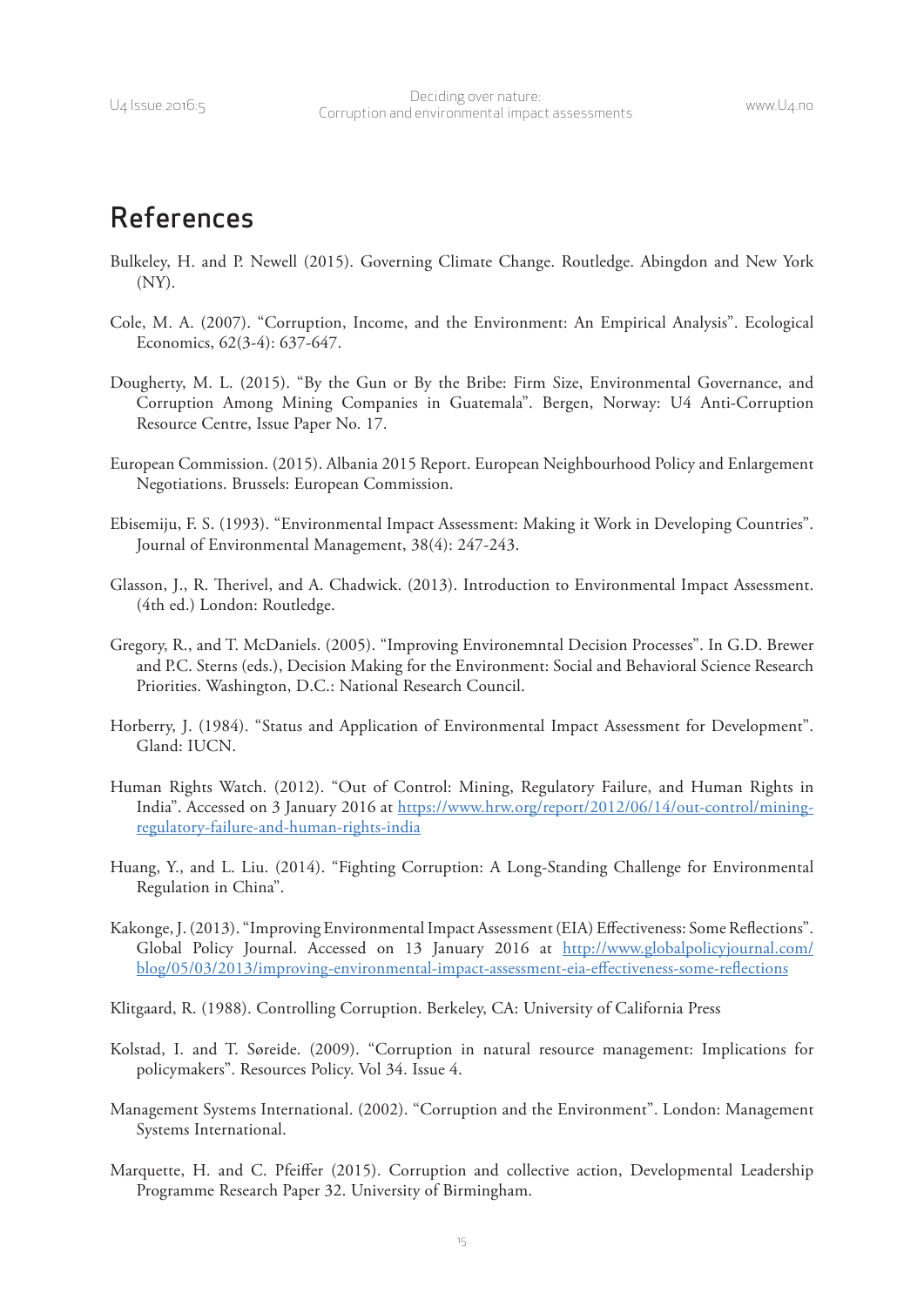- Miho, A. and Bego. F (2016) An institutional statement for environmental expertise in Albania. Available at: [http://www.mjedisisot.info/index.php/te-tjera/aktiviteti-njerezor/351-mbi-qendrimin](http://www.mjedisisot.info/index.php/te-tjera/aktiviteti-njerezor/351-mbi-qendrimin-institucional-per-ekspertizen-mjedisore-ne-shqiperi)[institucional-per-ekspertizen-mjedisore-ne-shqiperi](http://www.mjedisisot.info/index.php/te-tjera/aktiviteti-njerezor/351-mbi-qendrimin-institucional-per-ekspertizen-mjedisore-ne-shqiperi)
- Morrison-Saunders, A. and J. Bailey. (2000). "Transparency in Environment Impact Assessment Decision-Making: Recent Developments in Western Australia". Impact Assessment and Project Appraisal, 18(4): 260-270.
- Momtaz, S. (2002). "Environmental Impact Assessment in Bangladesh: A Critical Review". Environmental Impact Assessment Review, 22: 163-179.
- Morse, S. (2006). "Is Corruption Bad for Environmental Stability?" Ecology and Society, 11(1): 22.
- Neu, D., J. Everett, A.S. Rahaman (2015). "Preventing corruption within government procurement: Constructing the disciplined and ethical subject". Critical Perspectives on Accounting. Vol. 28, pp. 49-61.
- Paliwal, R. (2006). "EIA Practice in India and Its Evaluation Using SWOT Analysis". Environmental Impact Assessment Review, 26: 492-510.
- Pellegrini, L. and R. Gerlagh. (2006). "Corruption, Democracy, and Environmental Policy". The Journal of Environment Development, 15(3): 332-354.
- Transparency & Accountability Initiative. (2011). "Environmental Transparency Participation and Justice: A Guide to Best Practice in Transparency, Accountability and Civic Engagement Across the Public Sector". London: Transparency & Accountability Initiative. Accessed on 13 January 2016 at [http://transparencyinitiative.theideabureau.netdna-cdn.com/wp-content/uploads/2011/09/7-](http://transparencyinitiative.theideabureau.netdna-cdn.com/wp-content/uploads/2011/09/7-Environment1.pdf) [Environment1.pdf](http://transparencyinitiative.theideabureau.netdna-cdn.com/wp-content/uploads/2011/09/7-Environment1.pdf)
- Transparency International. (2014). "Corruption Perceptions Index 2014". Berlin: Transparency International.
- Transparency International. (2011). "Global Corruption Report: Climate Change". London: Transparency International.
- Welsch, H. (2004). "Corruption, Growth, and the Environment: A Cross-Country Analysis". Environment and Development Economics 9: 663-693.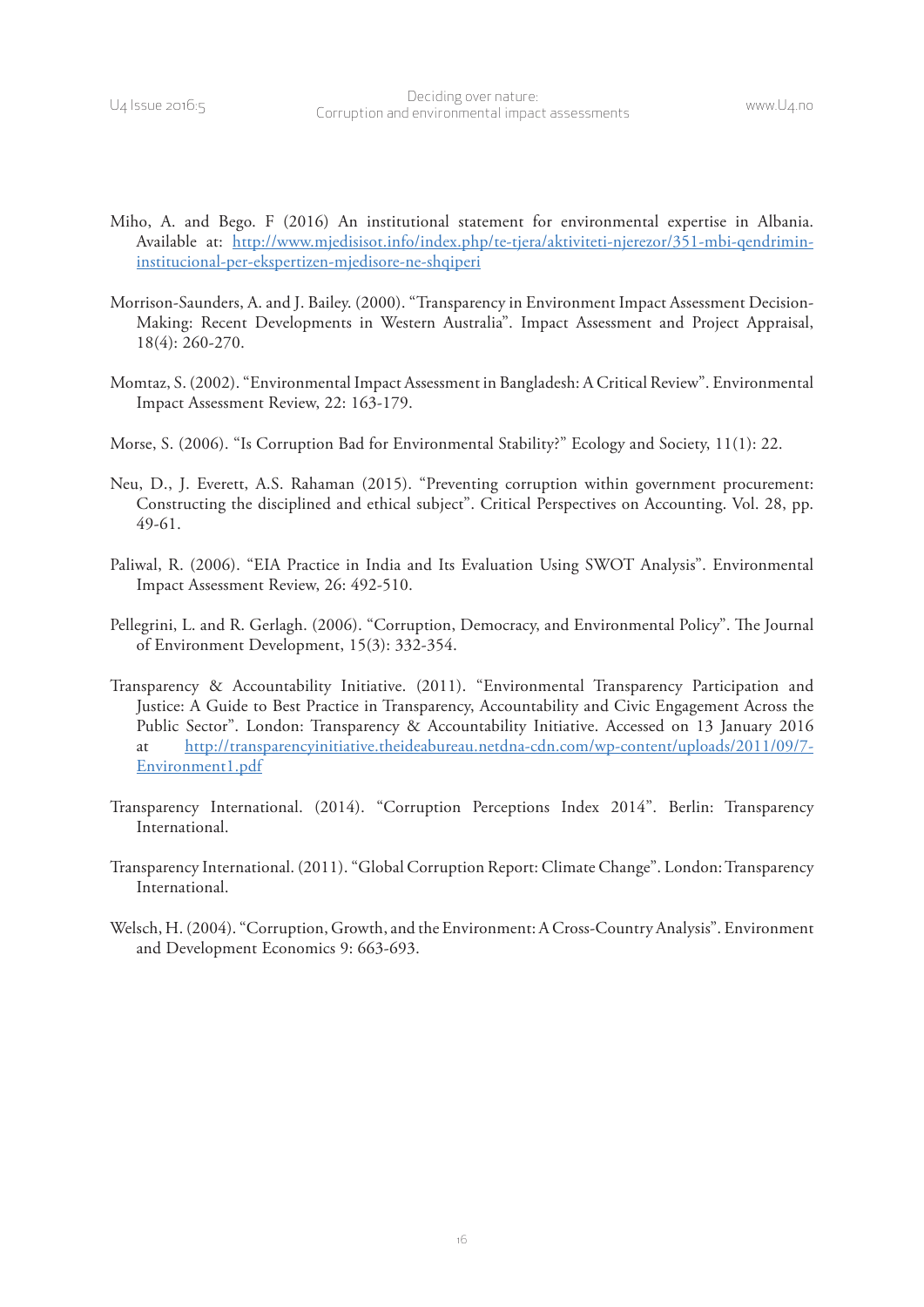<span id="page-22-0"></span>

### Appendix 1: Systematic literature review search terms

- Corruption (anti-corruption, transparency, accountability, good governance) environmental impact assessment
- Corruption EIA
- EIA (bribes, bribery, fraud, fraudulent, extortion, kickbacks, patronage)
- (Bribes, bribery, fraud, extortion, kickbacks, patronage) environmental impact assessment
- Corruption (anti-corruption, transparency, accountability, good governance) strategic environmental assessment
- Corruption (anti-corruption, transparency, accountability, good governance) environmental impact assessment (specific sector – dams, hydropower, mining, oil, gas, infrastructure, buildings, land)
- Corruption (anti-corruption, transparency, accountability, good governance) (bribes, bribery, fraud, extortion, kickbacks, patronage) environmental impact assessment (specific country)
- Corruption (anti-corruption, transparency, accountability, good governance) environmental decisionmaking
- Corruption environmental regulation (governance, government)
- Environmental crime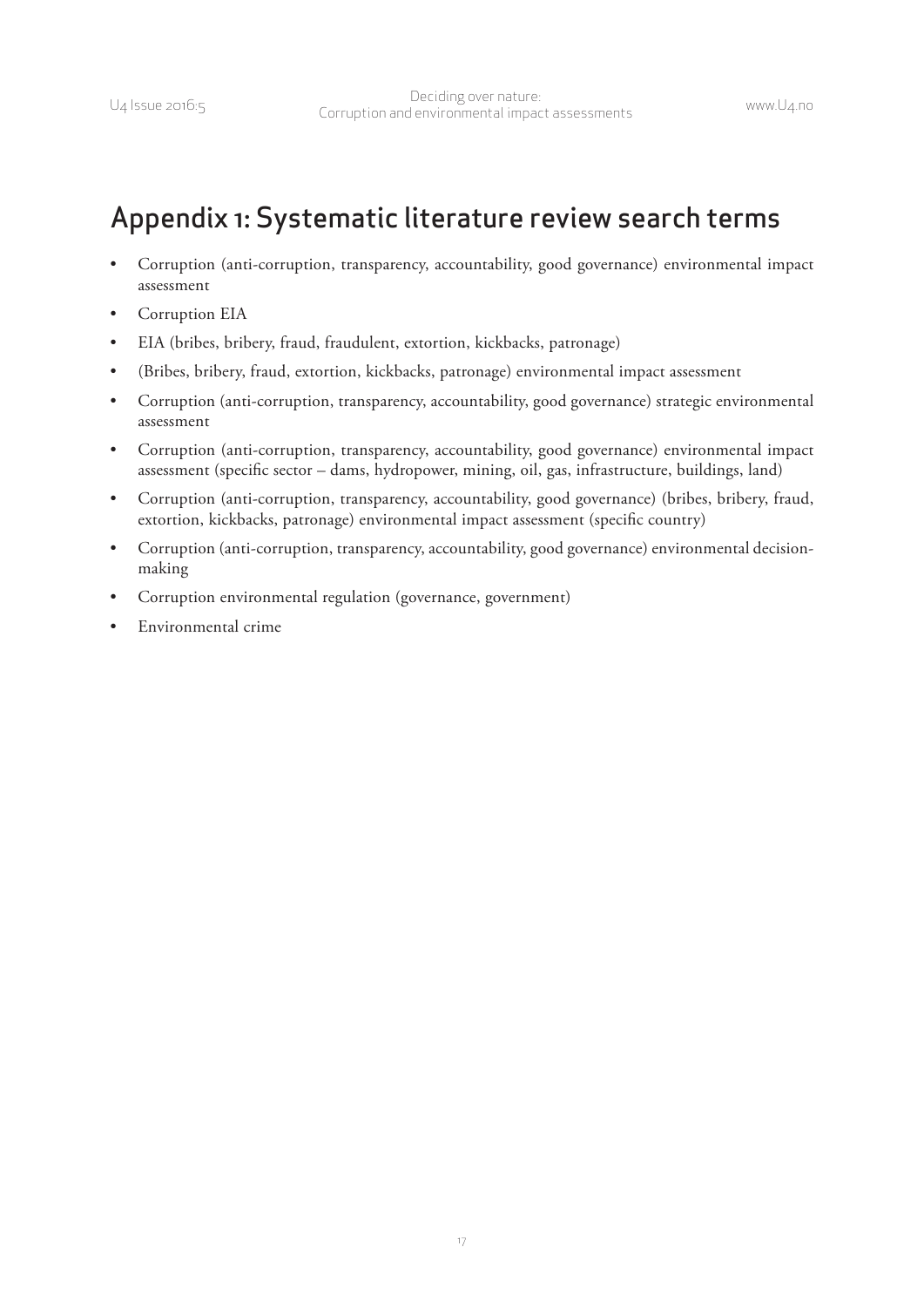### <span id="page-23-0"></span>Appendix 2: Number and type of EIA stakeholders interviewed in Tirana

- National public environmental/energy authority representatives: x 5
- Regional public environmental authority representatives: x 4
- • National non-governmental organization representatives: x 2
- Nationally accredited EIA private sector experts: x 4
- • Foreign public agency representatives: x 1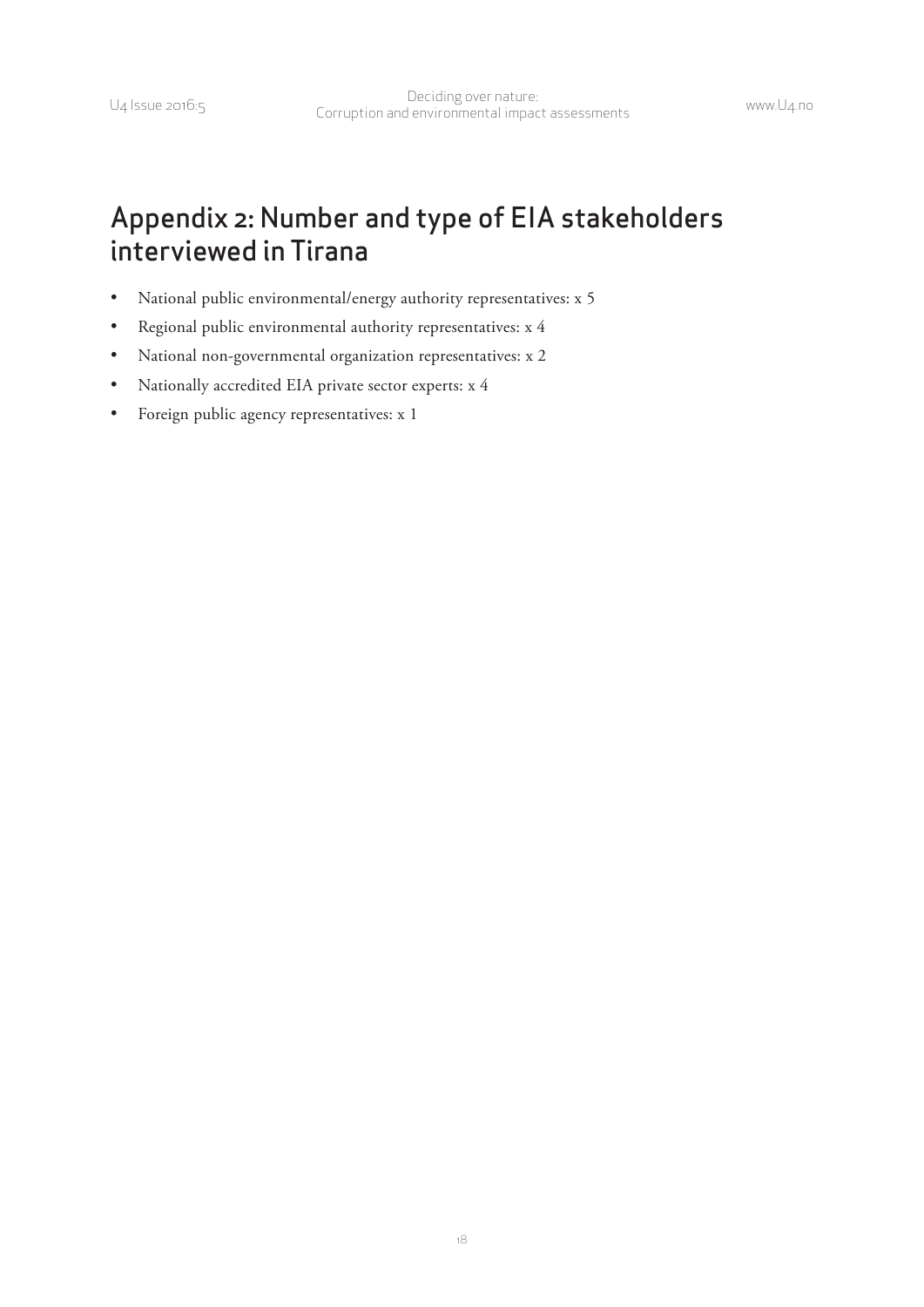U4 Anti-Corruption Resource Centre Chr. Michelsen Institute (CMI) Phone: +47 47 93 80 00 Fax: +47 47 93 80 01 u4@u4.no www.U4.no

P.O.Box 6033 Bedriftssenteret N-5892 Bergen, Norway Visiting address: Jekteviksbakken 31, Bergen

This U4 Issue is also available at: www.u4.no/publications

INDEXING TERMS **Corruption** Anti-corruption Environmental decision-making Environmental impact assessment Environmental crime Environmental regulation Albania

Cover image by *wikimedia commons*